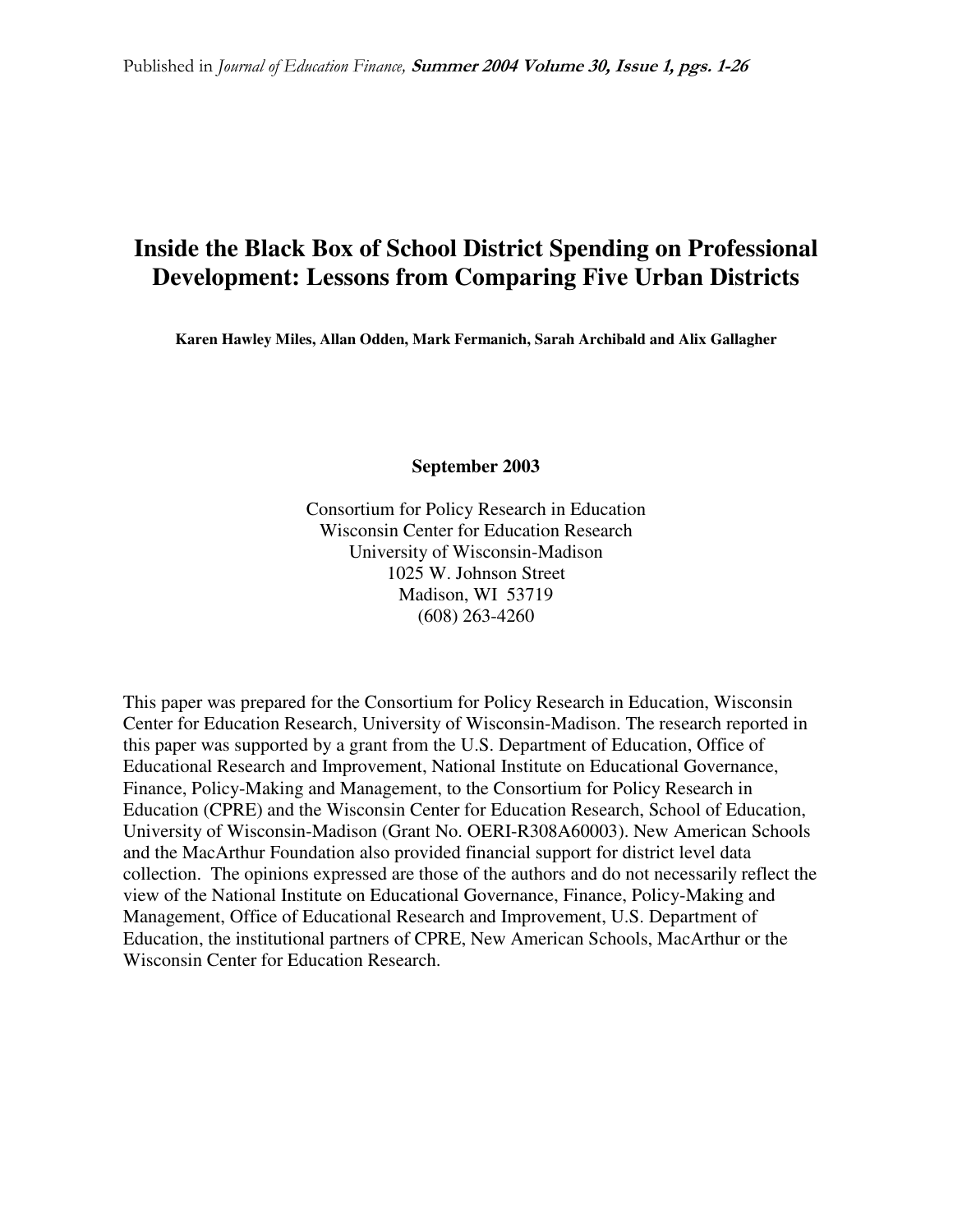Standards-based reform has entered a new phase that puts professional development of teachers at the center of the discussion. Even as many schools improve instruction to meet higher standards, concern is rising over how to respond when school performance does not get better. One reform response focuses on changing the system so that parents can leave poorly performing schools. But, unless there are large numbers of high-performing schools near these students, unsatisfied parents will have nowhere to go. So, the next step becomes finding ways to increase the number of high-quality schools, by creating new schools or improving existing schools – and quickly**.** Research tells us that intensive, high-quality professional development likely will be part of any effective strategy to improve schools. But, because professional development is labor intensive, it can be costly. And it can be politically difficult to justify investments outside the classroom especially for districts that are not delivering inspiring student performance results. This is especially true when there is so little evidence that current professional development investments predictably lead to improved results (Knapp, Neufeld, Berends & Kirby).

In order to find and justify the resources they will need to improve school performance dramatically, school leaders and policy makers will need to do three things. First, they must be able to describe their professional development and improvement activities and investments and show that they are organized strategically. Second, they must quantify the cost of each of these. Third, they must measure the effects of their investment in terms of changed classroom practice and ultimately student performance. Just as it is difficult to prove a clear link between overall school spending levels and student performance (Hanushek and others), researchers will likely discover that that is not *how much* spending on professional development that matters first, but *how the dollars are used.* This need to detail the use of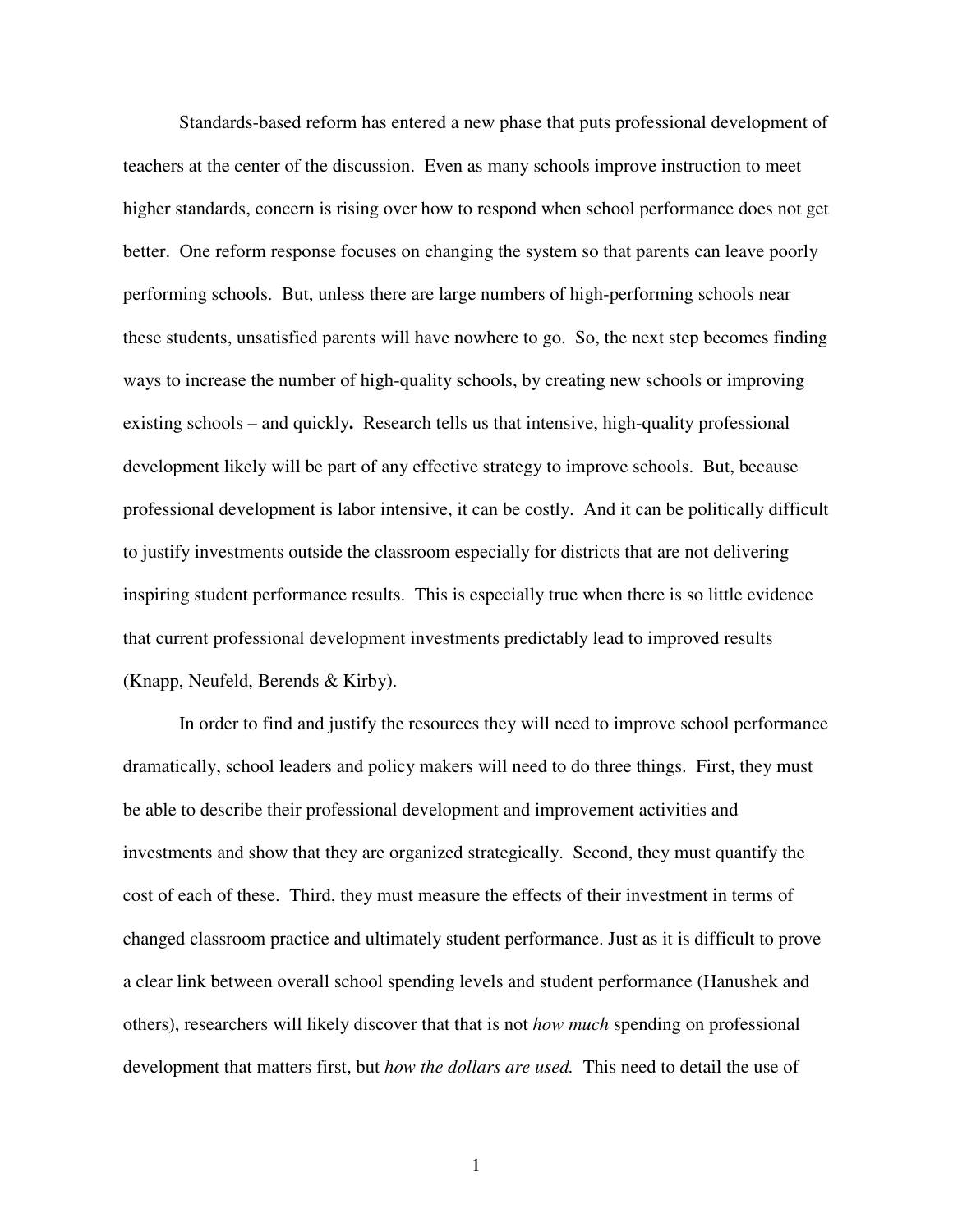district professional development resources in a consistent, replicable way motivates this effort.

 The research reported in this paper, led by Karen Hawley Miles, comes out of a collaboration between researchers working with leaders of five large urban districts to quantify and make sense of existing professional development spending and researchers from the Consortium for Policy Research in Education (CPRE) who were working to develop and promote a replicable way to measure and describe this spending (Odden, Archibald, Fermanich, & Gallagher, 2002). Together, we sought to create a standard way of:

- Defining the components of professional development
- Describing their purpose and organization, and
- Tracking and describing their cost

We then applied this standard methodology in five urban school districts to see what could be learned about district spending and the challenges of collecting and comparing these data.

 The following four sections describe the importance, methods and findings of this joint effort. The first reviews the literature available on professional development expenditures. Section two describes the methodology, including the definition of professional development, the cost structure, coding scheme, sample, and data collection process. The third section highlights key findings from the analysis of the five districts included in this research. We conclude with implications of this analysis for policy makers and school leaders and suggest areas for further research.

## **1. Literature Review**

 A review of the current literature pertaining to professional development expenditures suggests a wide range of district spending levels-from about 1% of operating budgets to over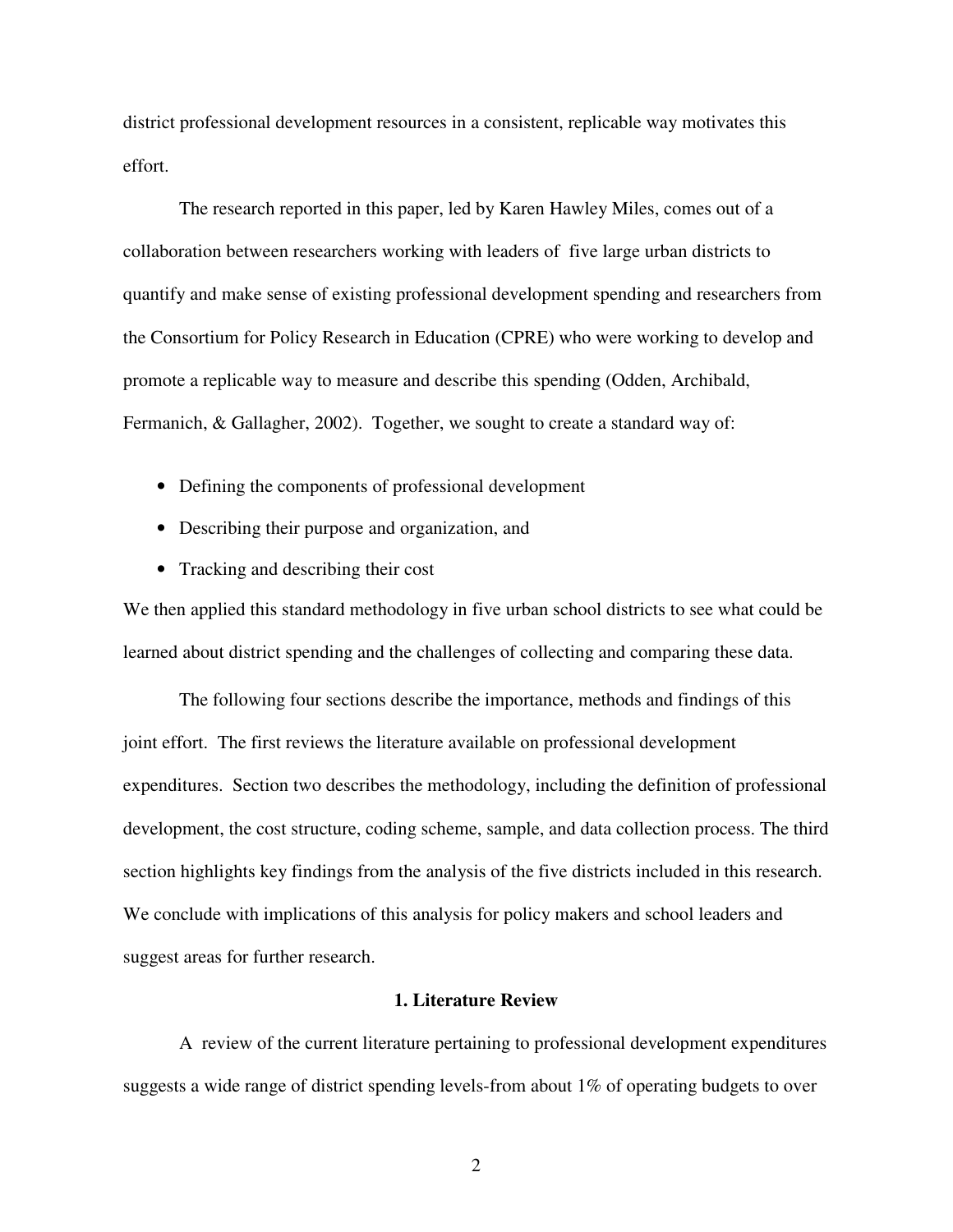8%. But, each study has defined professional development spending differently and many have used district or state reports of spending making definitive comparisons across districts impossible. None of the existing studies systematically capture the targets, purpose and organization of professional development activities. Without this understanding, districts and researchers cannot evaluate the effectiveness of their investment or create a strategy that directs resources toward their most important priorities. Finally, no comparative studies examine the reform context of the districts studied. Policy makers and school leaders need to be able to distinguish between the investment needs of districts needing to dramatically improve or "turnaround" their teaching practice and others that may be in a more gradual improvement mode.

Studies by several different researchers have shown that spending for professional development typically exceeds common expectations (Corcoran, 1995; Killeen et al., 2000; Little et al., 1987; Miles & Hornbeck, 2000). Most estimates of school district spending for professional development range from two to four percent of a district's total budget. However, these estimates depend on how professional development is defined and the source of the data used. Table 1 below shows estimates from seven recent studies. Though the estimates of spending seem roughly similar, there is no way to confidently isolate whether the differences are driven by analytic method or district practice. And, in practical terms, the difference between 2% and 3% three percent of a district budget means millions of dollars to a district budget and thousands per teacher.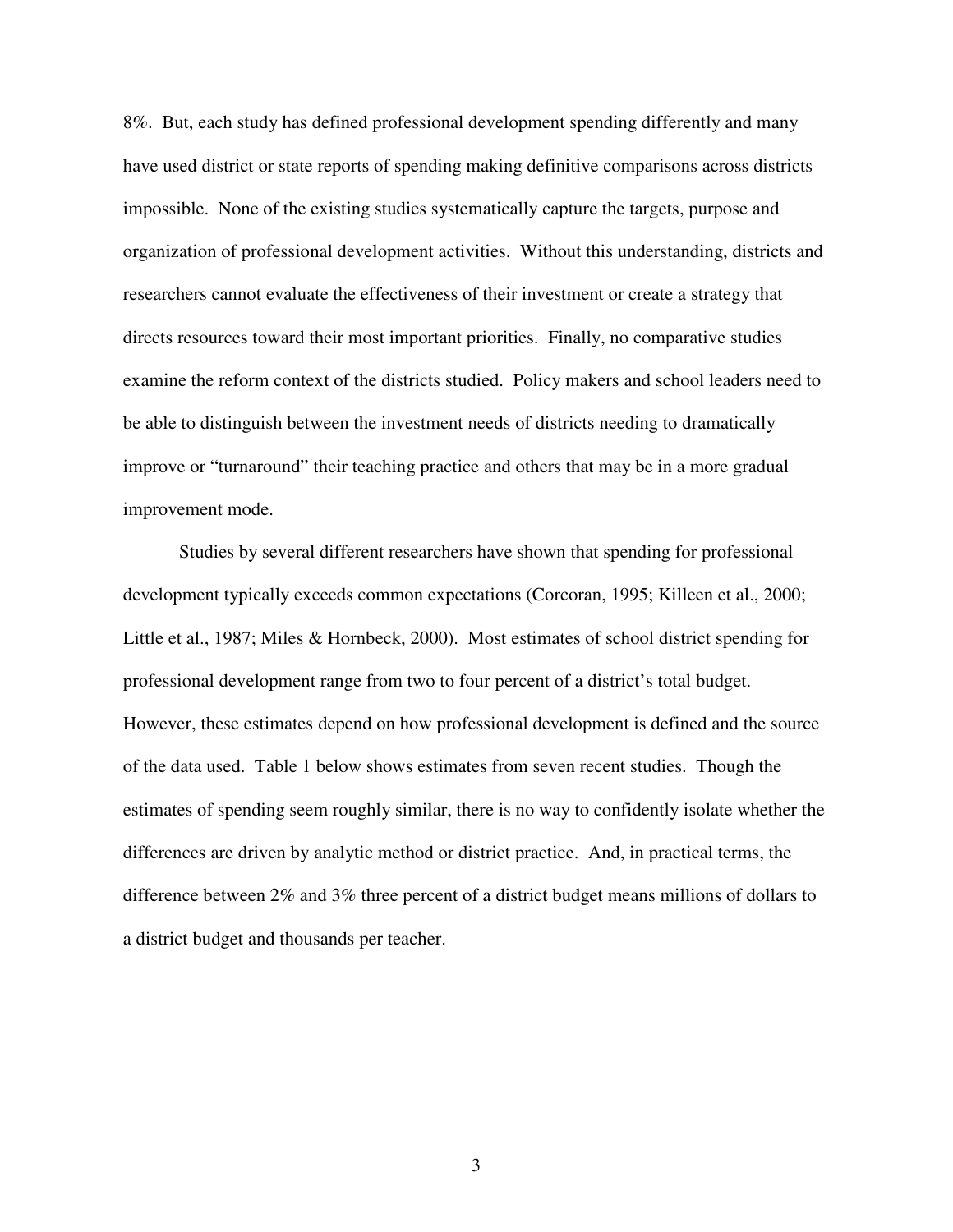| <b>Author</b> | Year | <u>r manis n'om staats of i forestoma Development Spenamy</u><br>Data | # of             | Average       | Range         | <b>Range or</b>      | <b>Include</b> |
|---------------|------|-----------------------------------------------------------------------|------------------|---------------|---------------|----------------------|----------------|
|               |      | <b>Source</b>                                                         | <b>Districts</b> | $\%$          | $\%$          | <b>Average</b>       | <b>Salary</b>  |
|               |      |                                                                       |                  | <b>Budget</b> | <b>Budget</b> | \$ Per               |                |
|               |      |                                                                       |                  |               |               | Teacher <sup>1</sup> |                |
| Little        | 1987 | District                                                              | 30               | 1.8           |               | \$1,400              | N <sub>o</sub> |
|               |      | <b>Budgets</b>                                                        |                  | 4.8           |               | \$7,000              | Yes            |
| Hertert       | 1997 | State and                                                             | 16               | 3.6           | $1.7 - 7.6$   | \$3,400              | Yes            |
|               |      | District                                                              |                  |               |               |                      |                |
|               |      | Reports                                                               |                  |               |               |                      |                |
| Killeen,      | 2001 | National                                                              | $\overline{?}$   | 2.8           | $1.3 - 8.1$   | NA                   | No             |
| Monk          |      | ??                                                                    |                  |               |               |                      |                |
| &Plecki       |      |                                                                       |                  |               |               |                      |                |
| Miller,       | 1994 | Interviews                                                            | $\overline{5}$   | 2.2           | $1.8 - 2.8$   | $$,1800-$            | No             |
| Lord &        |      | with                                                                  |                  |               |               | \$3,500              |                |
| Dorney        |      | District                                                              |                  |               |               |                      |                |
|               |      | Reports                                                               |                  |               |               |                      |                |
| Moore &       | 1981 | Interviews                                                            | $\overline{3}$   | NA            | $3.3 - 5.7$   | \$1,900-             | Yes            |
| Hyde          |      | with                                                                  |                  |               |               | \$3,350              |                |
|               |      | District                                                              |                  |               |               |                      |                |
|               |      | Reports                                                               |                  |               |               |                      |                |
| Elmore        | 1999 | Interviews                                                            | $\mathbf{1}$     | <b>NA</b>     | 3.0           | NA                   | N <sub>o</sub> |
| $\&$          |      | with                                                                  |                  |               |               |                      |                |
| <b>Burney</b> |      | District                                                              |                  |               |               |                      |                |
|               |      | Reports                                                               |                  |               |               |                      |                |
| Miles&        | 2001 | Interviews                                                            | $\overline{4}$   | 3%            | $2.0 - 4\%$   | NA                   | No             |
| Hornbeck      |      | with                                                                  |                  |               |               |                      |                |
|               |      | District                                                              |                  |               |               |                      |                |
|               |      | Reports                                                               |                  |               |               |                      |                |

**Table 1 Findings from Studies of Professional Development Spending** 

The inclusion or exclusion of spending on teacher salary increases for teacher course credits accounts for the largest differences between estimates. Little et al.'s (1987) study of 30 California school districts found average spending of 1.8 percent of total budget when salaries are not included. Including the estimated present value of future salary earnings, the percentage more than doubled to 4.8 percent.  $2 \text{ A}$  1981 study of three urban school districts by Moore and Hyde (1981) found professional development spending ranged from 3.3 percent

 1 Dollars adjusted to year 2000

<sup>&</sup>lt;sup>2</sup> Current dollars were calculated using the Consumer Price Index.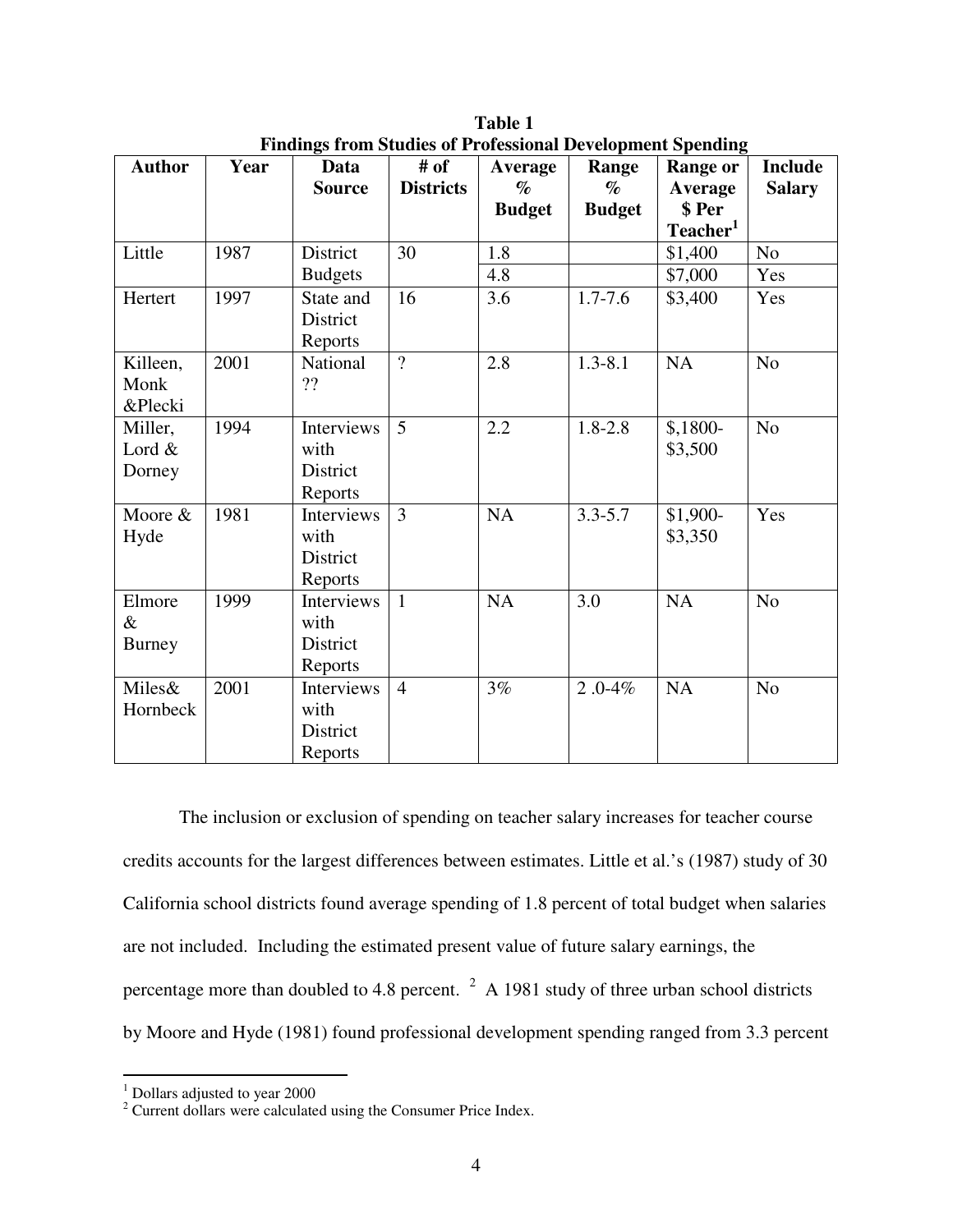to 5.7 percent of total budget including the cost of salary increments. Miles and Guiney (1999) reported that including payments for extra salary in Boston, nearly doubled the estimate of professional development investment from 4% to 7% of the operating budget. These findings show that district investments that go toward increased salary for teacher course credits are the single largest "professional development" investment a district makes. Any district or state wanting to optimize its investments aimed at improving teacher capacity must address the structure and level of teacher salaries. We have chosen not to include this investment here because salary structure and level warrant studies by themselves and decisions to alter them play out in a different arena.

Existing studies show that districts rely heavily on non-local sources of funding to pay for professional development. Districts often use different budget formats for these sources reinforcing the need to go beyond district budget summaries to capture spending detail. Both Miles et al. (1999) and Elmore and Burney (1999) found that federal sources played a large role in Boston and New York's District 2. In Boston, federal sources comprised 32 percent of professional development spending while local sources provided 45 percent. The remaining 23 percent came from state and private sources (Miles et al., 1999). In New York's District 2, federal funding, primarily Title I, provided fully 68 percent of the resources dedicated to professional development (Elmore & Burney, 1999). Alternatively, Hertert's (1997) study found that revenues for professional development activities were nearly evenly split between state and local sources, 46 percent and 48 percent respectively. Federal sources comprised the remaining 6 percent.

Hertert's (1997) finding that federal sources contributed a much smaller percent of professional development funds may reflect differences in definition and data collection.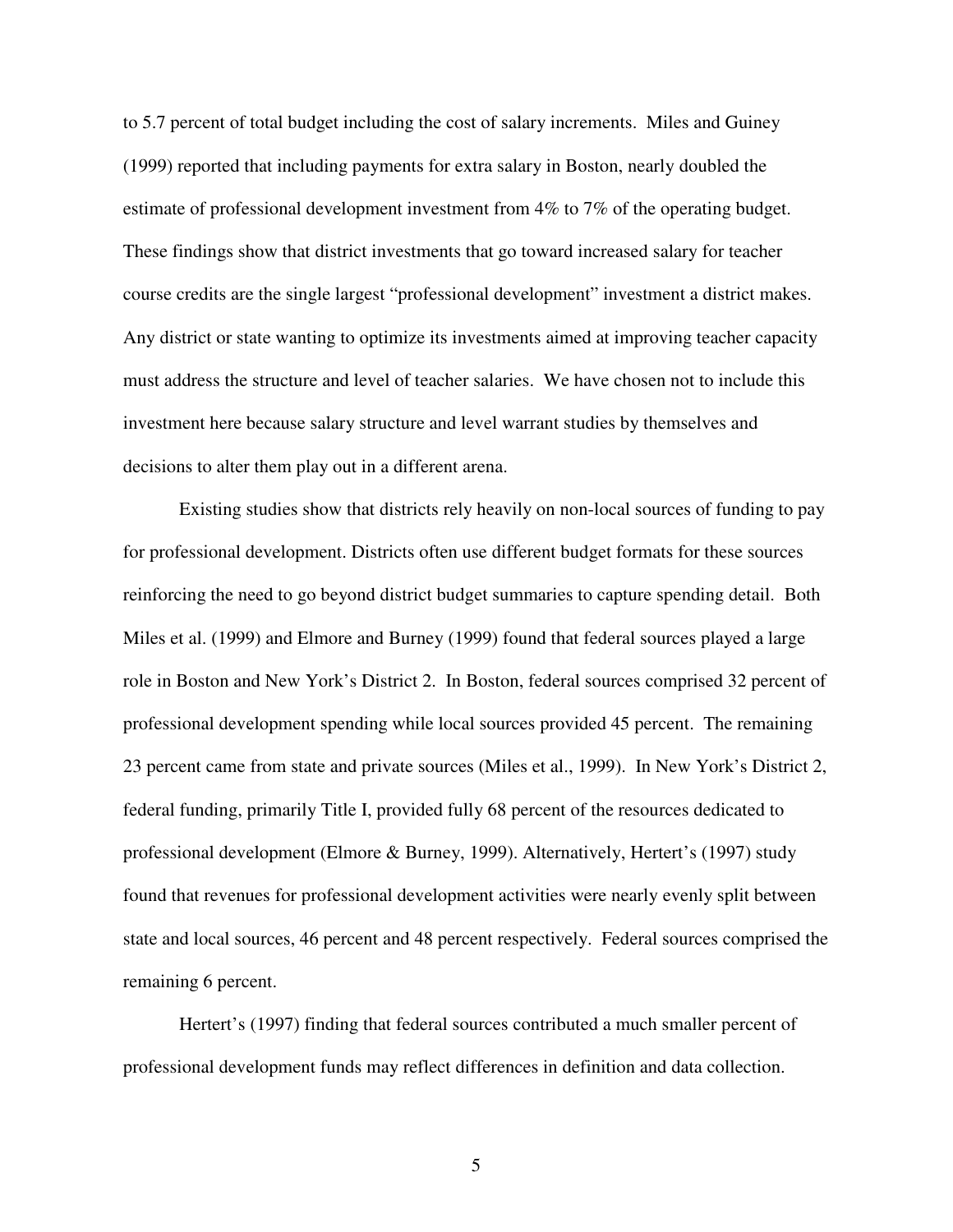Both Miles et al. (1999) and Elmore and Burney (1999) used interviews with various departments that allowed a full exploration of the activities that might be considered professional development. The Hertert (1997) study used district reported data that may have lacked the specificity required to isolate professional development dollars out of federally funded programs. For example, most districts and schools rely on Title I as a source of professional development dollars. In fact, federal guidelines suggest that at least 10 percent be devoted to professional development activities. But, without probing through interview or survey, this spending could be hidden in various reports and line items.

In addition to complications arising from the use of multiple funding streams, the source of the data used also drives important differences in the precision of the findings and its comparability. Hertert's 1997 study reports the widest range of results, but her comparisons of 16 districts relied upon district budget reports and so could not insure standard definitions of professional development. Similarly, a study by Killeen, Monk and Plecki (2001), using a national database, found district spending for professional development ranging from 1.3 percent to more than eight percent of total expenditures, with an overall average of 2.8 percent. However, due to the way these data were reported, certain nonprofessional development costs, such as media services, were also included in the expenditure totals. This study provides an example of the difficulty in tracking spending for professional development using the existing, weak state and district financial reporting systems (Chambers, 1999; Corcoran, 1995; Hertert, 1997). State education agencies and local school districts almost universally use a cost accounting model for reporting revenues and expenditures (Chambers, 1999). This model is generally mandated by state and/or federal administrators to support program reporting and compliance functions. However, the broad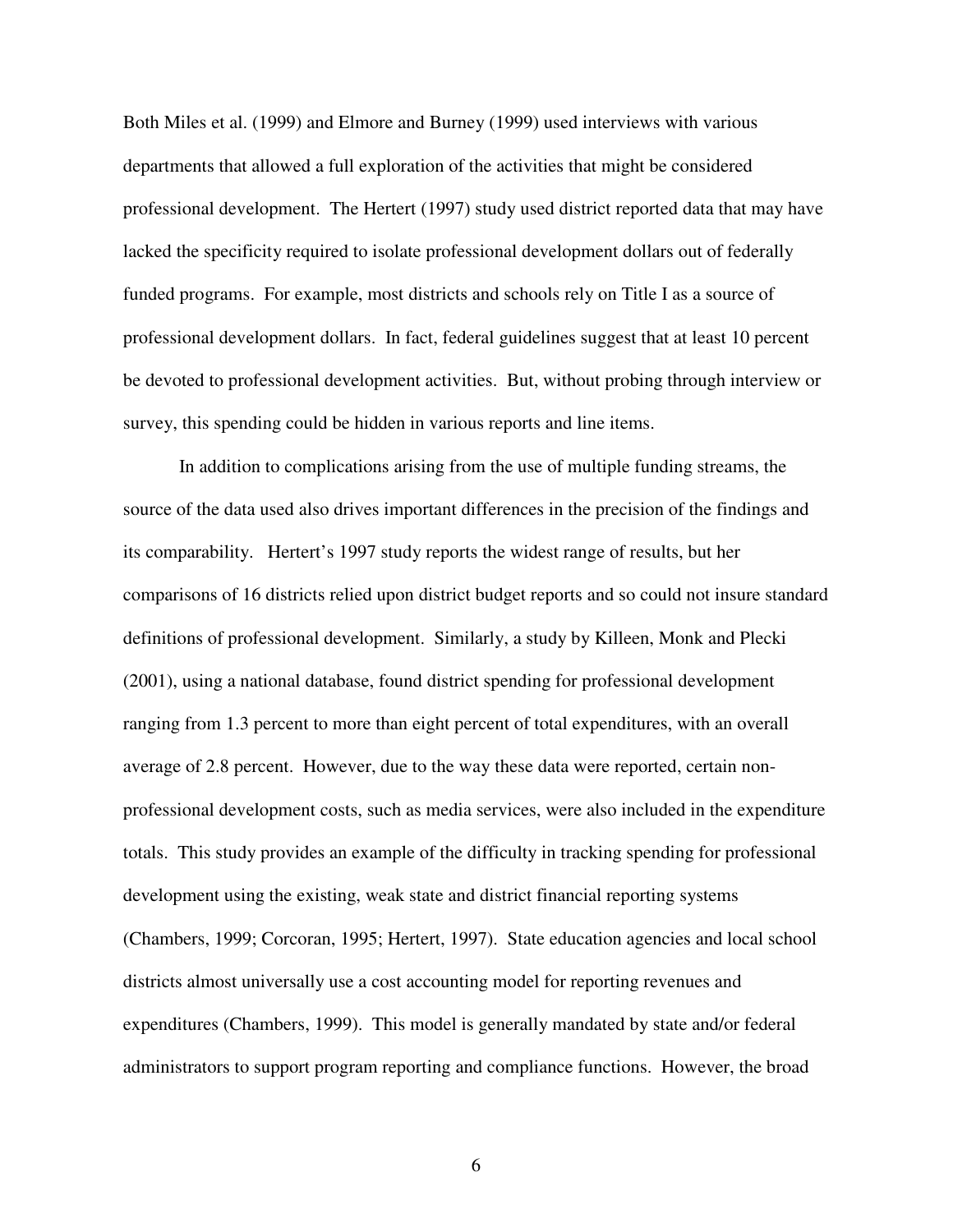categories generally used for classifying expenditures do not provide the detail required to isolate spending on professional development or to distinguish between vastly different forms of professional development delivery (Chambers, 1999; Hertert, 1997)*.* 

Existing studies provide some detail on what districts purchase with their professional development dollars, but little as to target or purpose of the activities. Little et. al (1987) found that districts spent 35 percent of professional development dollars to deliver training and about the same amount to buy teacher time. Hertert (1997) and Miles et al. (1997) found similar expenditure patterns in their studies.

Only one of the studies reviewed looked at district spending changes over time thus shedding light on how spending might change given the stage of the reform context. Spending evolved considerably in New York's District 2 during the three years examined by Elmore and Burney (1999). In 1994, the first year of their study, Elmore and Burney found that 65 percent of the district's professional development spending was used to provide teacher time to participate in professional development activities, while only 15 percent was used to pay for staff development activities. By 1996, the final year of the study, these proportions were reversed. The need to invest up front to create teacher time has important implications for policy makers and school leaders seeking to jump-start professional development efforts. Further comparisons across districts at different stages could provide similar insight.

#### **2. Methods and Sample**

The difficulties discussed in his section have led to several efforts to develop a more consistent, comprehensive system for tracking professional development expenditures (Chambers, 1999;Killeen et al.2000, Odden et al., 2002, Miles and Hornbeck, 2002, Rice,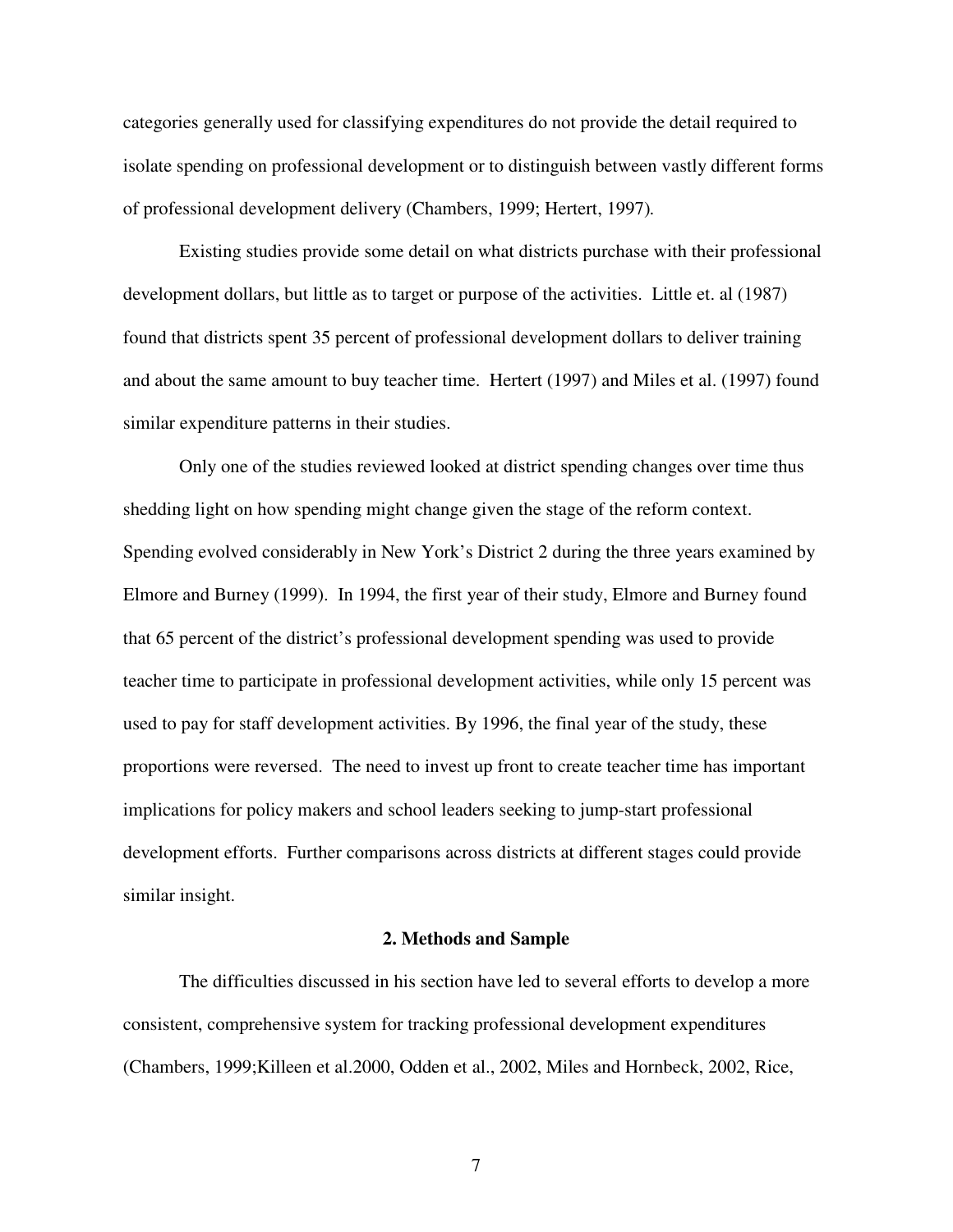2001) This study builds on earlier efforts to address these issues by testing and refining a jointly developed framework and coding scheme in five urban districts. The approach involved:

- Creating a cost framework for what to include in professional development spending, (Odden et al., 2002)
- Creating a coding scheme to describe the target, purpose, organization and funding of the professional development activities, and
- Collecting data directly from the district using a multi-step interview and data analysis process.

## **Cost Framework**

To develop a cost framework that defined which costs to include and how to calculate

them, CPRE researchers (Odden et al., 2002) collaborated with Jennifer King Rice of the

Finance Project. Figure 1, originally published in Volume 28, Number 1 of the Journal of

Education Finance, describes six core and two optional elements of professional development

spending:

| <b>Cost Element</b>                                                | Ingredient                                                                                                                                                           | <b>How Cost is Calculated</b>                                                                                                                 |
|--------------------------------------------------------------------|----------------------------------------------------------------------------------------------------------------------------------------------------------------------|-----------------------------------------------------------------------------------------------------------------------------------------------|
|                                                                    | Time within the regular contract:<br>-when students are not present<br>before or after school or on<br>scheduled in-service days, half days<br>or early release days | teachers' hourly salary times the number<br>of student free hours used for pd                                                                 |
| <b>Teacher Time Used</b><br>for Professional<br><b>Development</b> | -planning time used for professional<br>development                                                                                                                  | the cost of the portion of the salary of the<br>person used to cover the teachers' class<br>during planning time used for pd                  |
|                                                                    | Time Outside the regular day/year:<br>-time after school, on weekends or<br>for summer institutes<br>-release time provided by substitutes                           | - the stipends or additional pay based on<br>the hourly rate that teachers receive to<br>compensate them for their time<br>- substitute wages |
|                                                                    | <i>Training</i>                                                                                                                                                      |                                                                                                                                               |
|                                                                    | -salaries for district trainers<br>-outside consultants who provide                                                                                                  | sum of trainer salaries<br>consultant fees or comprehensive school                                                                            |
| <b>Training and</b>                                                | training; may be part of CSRD                                                                                                                                        | design contract fees                                                                                                                          |

**Figure 1A Cost Structure for Professional Development**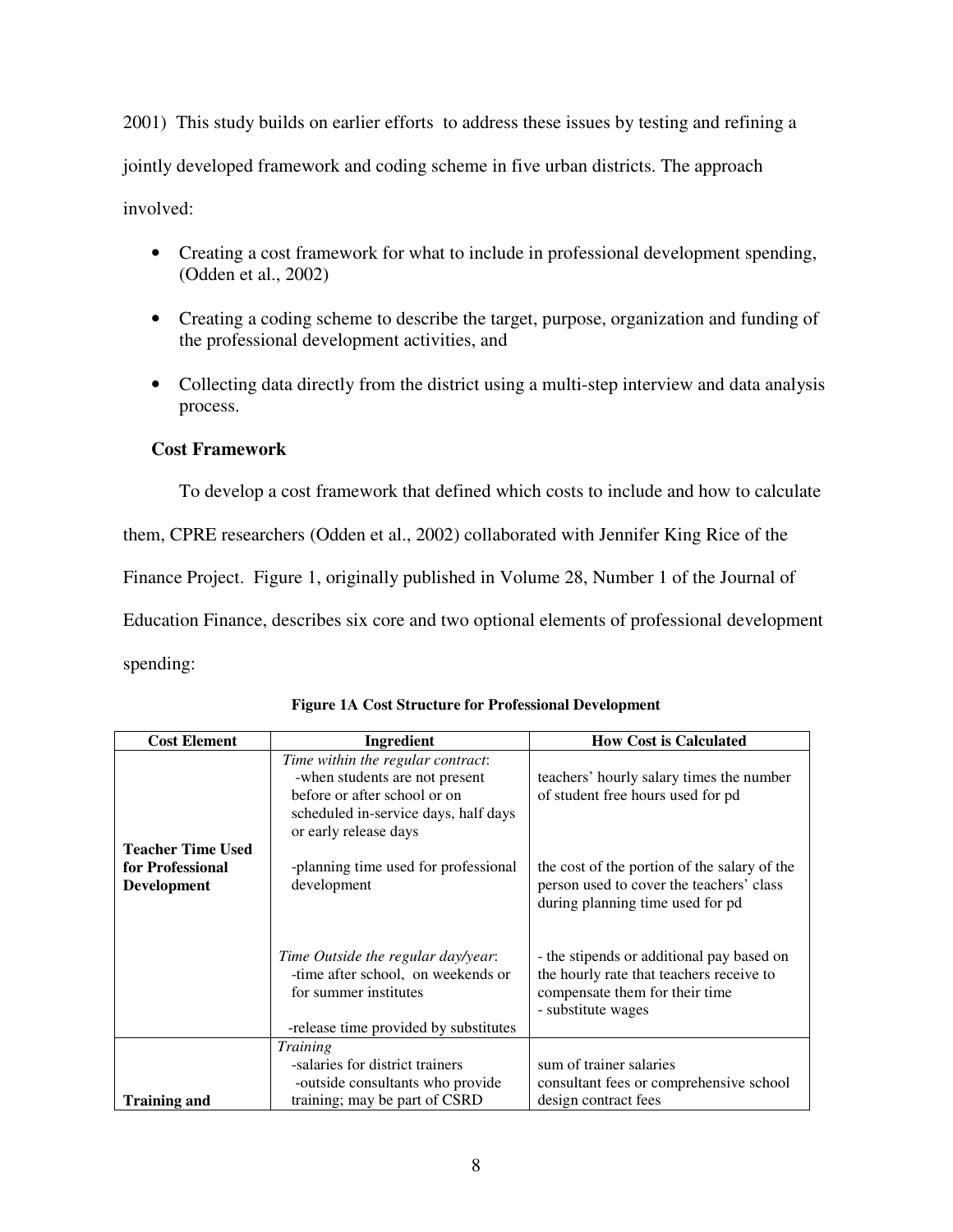| Coaching                   |                                                                                                                  |                                                                                  |
|----------------------------|------------------------------------------------------------------------------------------------------------------|----------------------------------------------------------------------------------|
|                            | Coaching<br>-salaries for district coaches<br>including on-site facilitators<br>-outside consultants who provide | sum of coach and facilitator salaries<br>consultant fees or comprehensive school |
|                            | coaching; may be part of CSRD                                                                                    | design contract fees                                                             |
| <b>Administration of</b>   | Salaries for district or school level                                                                            | salary for administrators times the                                              |
| <b>Professional</b>        | administrators of professional                                                                                   | proportion of their time spent                                                   |
| Development                | development programs                                                                                             | administering pd programs                                                        |
|                            | <b>Materials</b>                                                                                                 | materials for pd, including the cost of                                          |
| Materials,                 |                                                                                                                  | classroom materials required for CSRDs                                           |
| <b>Equipment and</b>       |                                                                                                                  |                                                                                  |
| <b>Facilities Used for</b> | Equipment                                                                                                        | equipment needed for pd activities                                               |
| <b>Professional</b>        |                                                                                                                  |                                                                                  |
| Development                |                                                                                                                  | rental or other costs for facilities used for                                    |
|                            | <b>Facilities</b>                                                                                                | professional development                                                         |
| <b>Travel and</b>          | <b>Travel</b>                                                                                                    | Costs of travel to off-site pd activities                                        |
| <b>Transportation for</b>  |                                                                                                                  |                                                                                  |
| <b>Professional</b>        |                                                                                                                  | Costs of transportation within the district                                      |
| <b>Development</b>         | <i>Transportation</i>                                                                                            | for professional development                                                     |
| <b>Tuition and</b>         | <b>Tuition</b>                                                                                                   | Tuition payments or reimbursement for                                            |
| <b>Conference Fees</b>     |                                                                                                                  | university-based pd                                                              |
|                            | Conference Fees                                                                                                  | Fees for conferences related to pd                                               |

Reprinted with permission from the *Journal of Education Finance.*

These include 1) teacher time; 2) training and coaching; 3) administration; 4) materials, equipment and facilities; 5) travel and transportation; and 6) tuition and conference fees.<sup>3</sup>

The framework provides a standard way to include district and school investments to provide teachers with time to participate in professional development. This is important because many districts pay teachers for extra work days or hours scheduled in the yearly calendar for professional development. As teacher compensation increases to cover their work during this time, it can represent considerable district wide investment. Also, if managed strategically districts might consider whether investing to buy more teacher days or hours through compensation makes more or less sense than paying stipends or substitutes in some cases. The framework includes the cost of teacher days or work hours that are contractually designated to be used for professional development. In addition, some districts offer teachers

<sup>&</sup>lt;sup>3</sup> The two optional elements are future salary obligations and research and development. We chose not to analyze them in this study.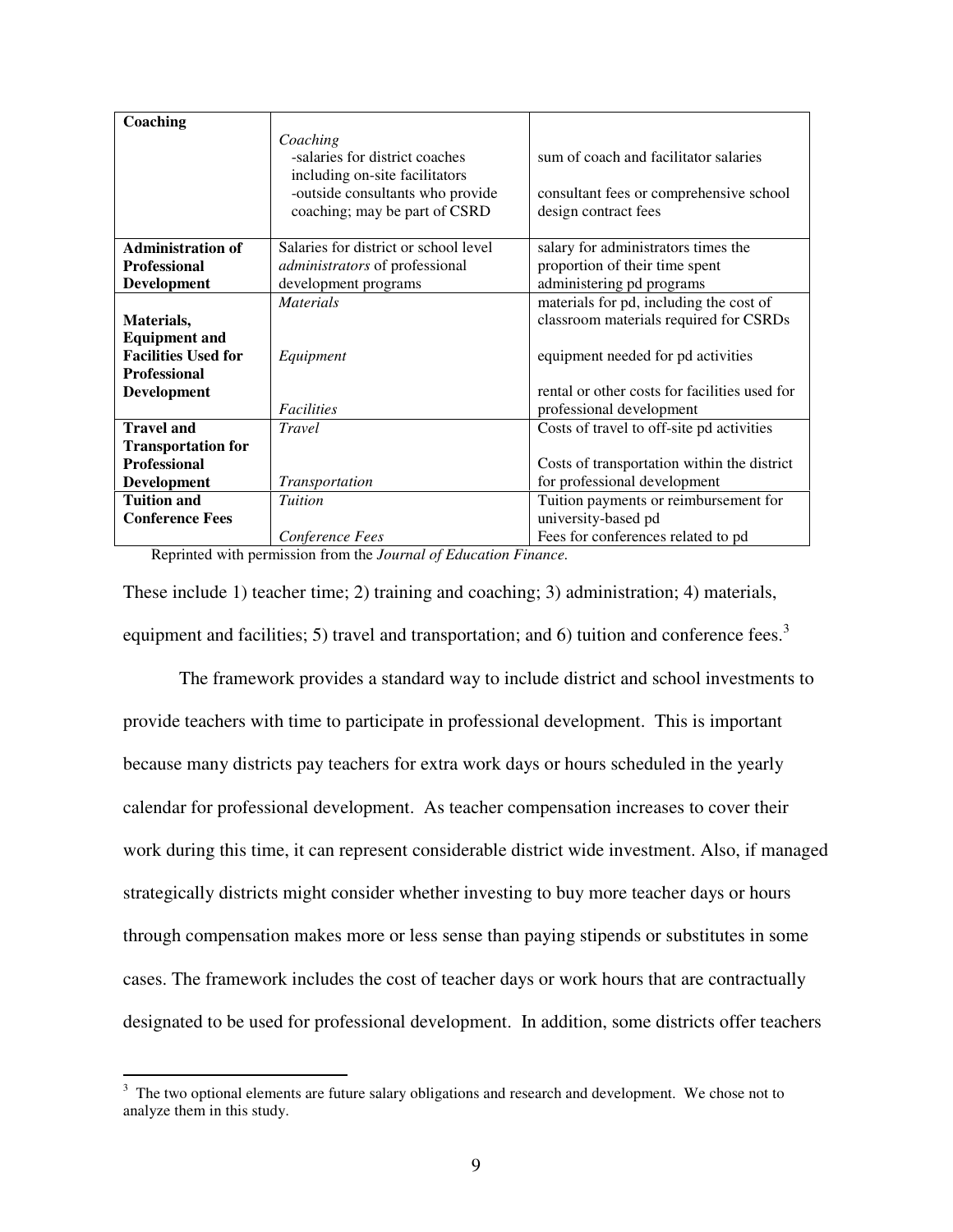sabbaticals, time-off to pursue career development, after they have served the district a certain number of years. The salaries of teachers on sabbatical would be included here as well.

The question of how to include the cost of teacher time during the regular teacher workday that may be used for professional development introduces analytic difficulties. In most schools, teachers have regularly scheduled blocks of time, or "planning periods", which are free from instruction. Teachers use this time for a variety of activities including planning and preparing for lessons, working together with other teachers to improve or plan instruction, and sometimes for participating in professional development activities. The use of this time varies widely across and within schools. Many teacher contracts designate a portion of planning periods that principals may direct for teacher collaboration around improving instruction.<sup>4</sup> When this time is consistently scheduled for professional development or collaborative school improvement work, the cost of covering teachers' classes during this time should be considered a professional development expense. Determining how much of this teacher planning time to include requires school-level analysis, which is not included here.<sup>5</sup>

Most districts consider only the direct cost of training and coaching as professional development spending, ignoring the cost to design, administer and supervise these efforts. The framework also attempts to capture the district's indirect cost. When staff members spend 20 percent or more of their time supporting or supervising professional development activities, we include the percent of these salaries that represents their estimate of the portion of time devoted to professional development. The total cost of materials, equipment, and facilities, including the cost of classroom materials required for comprehensive school

 4 See Boston's AFT contract p. 42 which allows the principal to direct one period a week in elementary schools  $<sup>5</sup>$  For an example of how the inclusion of this school level expenditure affects spending levels, please see</sup> Archibald & Gallagher (2001); Fermanich (2002); Gallagher (2001).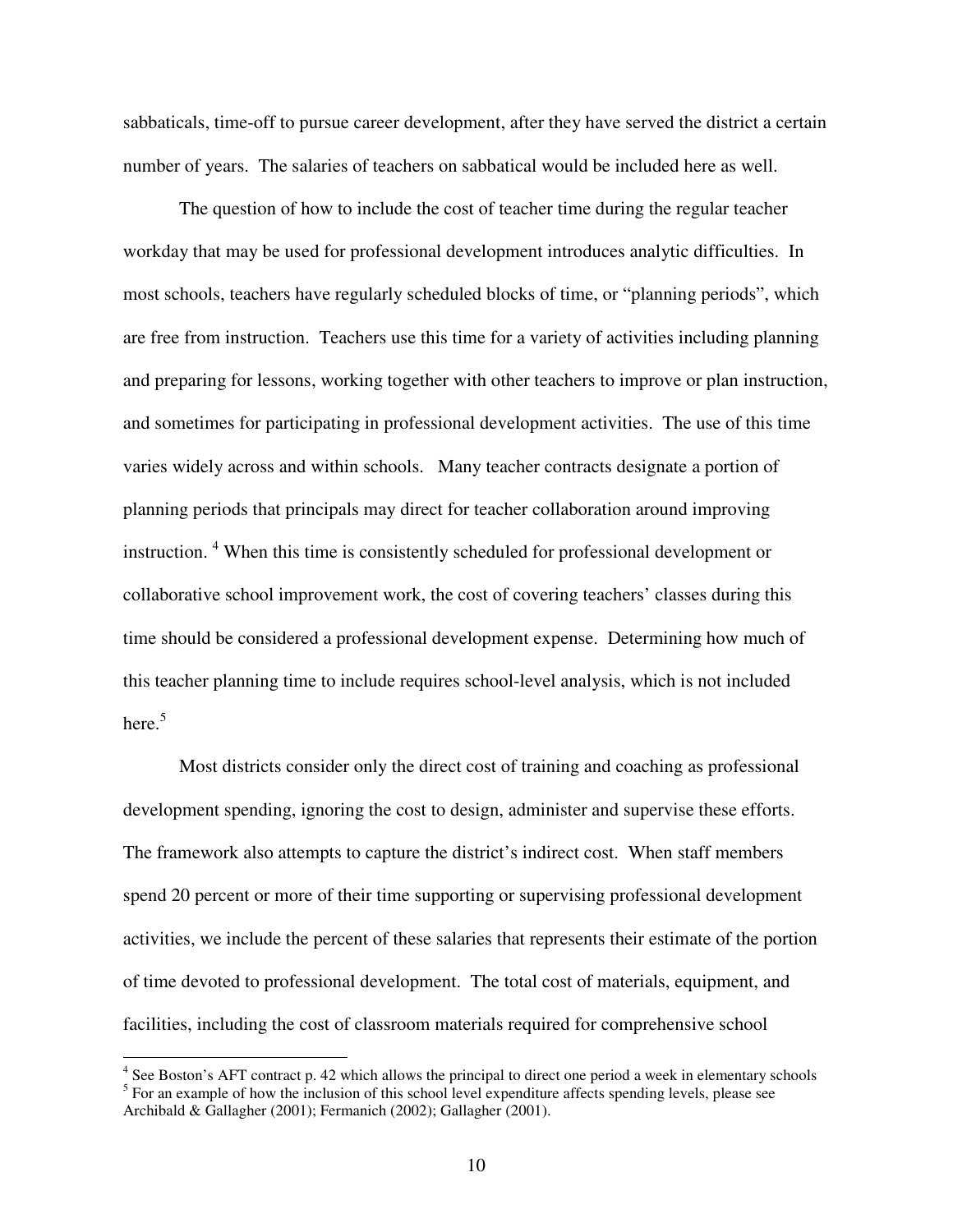strategies, is also included, as is the cost of travel to off-site professional development activities and transportation to such activities within the district. Finally, the framework includes tuition reimbursed to teachers who obtain professional development on their own and any conferences fees. More detailed information on the cost structure is available in Odden et al. (2002).

#### **Coding for Target, Purpose and Delivery Strategy**

 The cost structure framework ensures that the same kinds of expenditures are included in cross district comparisons, but researchers using the same cost components could still generate differing estimates of spending if they don't use the same definitions of professional development. Creating a common definition requires clarity around the "targets," "purposes" and "delivery strategies" of the professional development investments. Table 2 lists the categories used in each area. Coding expenditures in this way allows districts to describe where they are investing their dollars and to evaluate and compare their investment in certain target areas or delivery strategies with those of other districts. For example, a district might look to see how much they are investing to develop new teachers as compared to other districts with higher teacher retention. Or they could look to see how much they invest in literacy training as compared to districts that have higher scores in reading and writing.

 Two main categories help describe how districts *target* professional development spending. Districts and schools balance professional development between developing individual skills and building instructional capacity school-wide or across certain content or program areas. The first category – individual professional development – refers to investments targeted at building individual teacher or principal professional skills. This professional development is often triggered by specific career stage or status of the individual,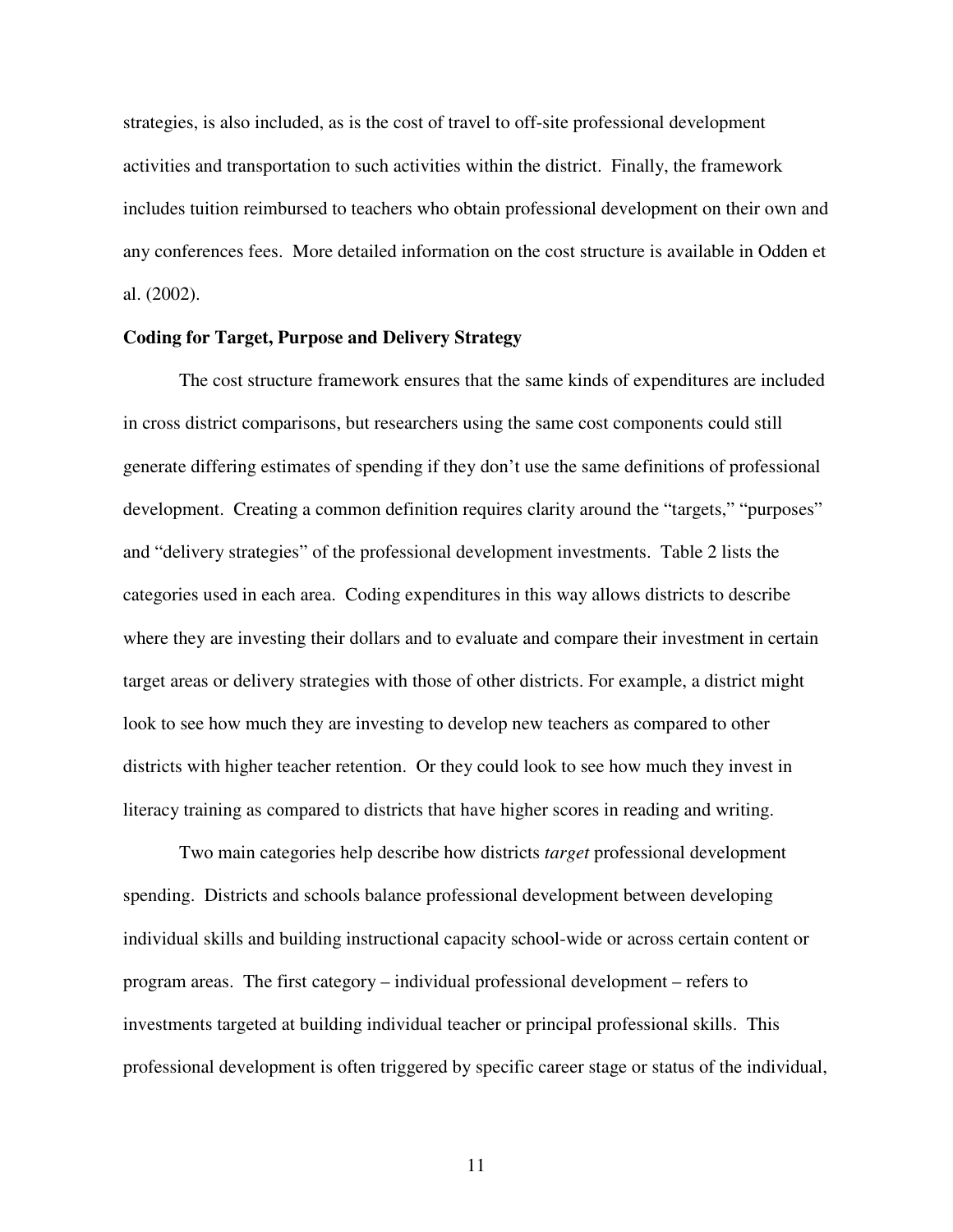such as a beginning teacher or a teacher with an unsatisfactory rating. The teacher's or principal's individual initiative or need to gain specific skills, such as adding a special education certification or enhancing classroom management skills, can also drive it. This professional development is not aimed at a school or school-based team of teachers but at meeting individual career needs.

**Table 2 Coding Categories for Target and Purpose** 

|             | Target Individual (Teacher, Principal and other subcategories)                                                                                                                                                                                                                                                                                                         |
|-------------|------------------------------------------------------------------------------------------------------------------------------------------------------------------------------------------------------------------------------------------------------------------------------------------------------------------------------------------------------------------------|
|             | <b>Pre-service Preparation</b>                                                                                                                                                                                                                                                                                                                                         |
| Induction   |                                                                                                                                                                                                                                                                                                                                                                        |
|             | Continuing Education                                                                                                                                                                                                                                                                                                                                                   |
| Remediation |                                                                                                                                                                                                                                                                                                                                                                        |
|             | Teacher Leadership                                                                                                                                                                                                                                                                                                                                                     |
|             | Target School Instruction (Low performing, High Performing, elementary, middle<br>high)<br>Restructuring/Transition Planning and Design Work<br><b>School Improvement Planning</b><br>Content and Instructional Support<br>Program Support (specialized schools or programs within schools)<br>Support of Special Populations (special ed, bilingual, Title I, gifted) |

Professional development aimed at the second target category – school instruction – builds individual capacity, but *in the context of a school level or instructional program effort.*  These activities aim at teams of teachers, all teachers in schools, or at building knowledge district wide around a defined instructional program or strategy. For example, school-wide comprehensive school reform models would fit here as would any school-based coaching in content areas. District-wide initiatives to build capacity in certain subjects or skills such as required training in the district's literacy program or use of district assessment data and reports. But, subject training available to teachers on a voluntary basis would not.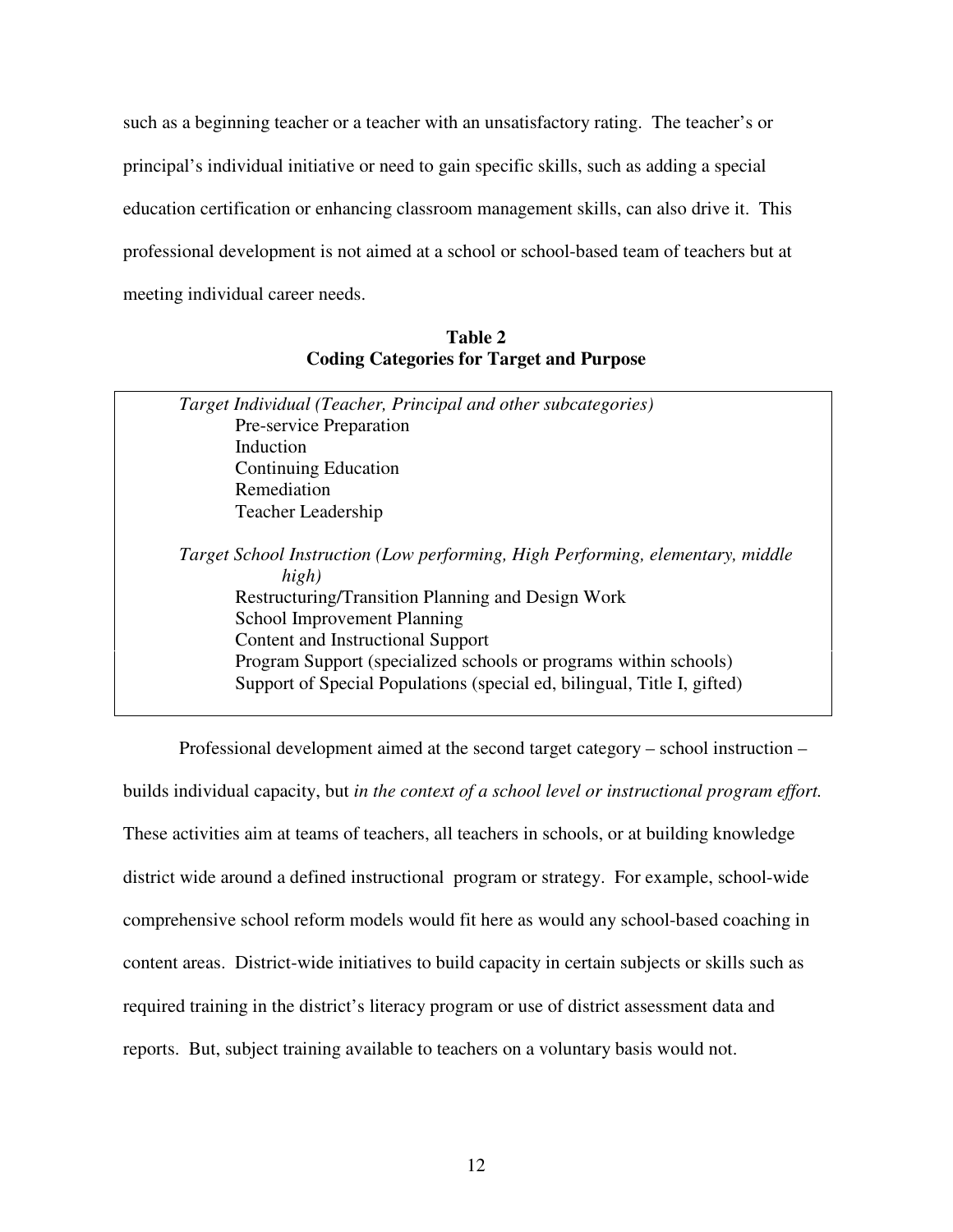For the policymaker and district leader, this distinction between professional development aimed at individuals versus investment in school level instruction is a critical one. Researchers point to an "emerging consensus" regarding the kind of professional development most likely to improve teacher practice and thus student performance. This consensus suggests that the highest impact professional development directly relates to the instructional content and material teachers must use and takes place in their own schools and classrooms with coaching and ongoing feedback (Elmore 2002, Corcoran, 2003, Knapp, 2003, Porter et. al, 2001). In addition, districts already invest significant resources to encourage individual teacher professional development through the salary structure. The prevailing district salary structure rewards teachers for gaining course credits or advanced degrees offering a career long financial incentive to seek more education. In order to align district strategies to the emerging research, districts need to look at their spending in each area. This consistent coding will also allow researchers to test whether a district focus on school level instruction pays off in terms of improved student performance.

The coding scheme includes eight general categories of "purpose" for professional development aimed at individuals and five for training aimed at school level instruction. This listing of purposes has proven comprehensive in five districts in that all of the activities they were involved in could be classified in one of these categories. Many of the "purpose" categories have additional coding tags that provide further detail. For example, professional development aimed at continuing education would also be coded as to topic such as literacy, technology or math. Similarly, those activities coded as "support to special student populations" would be coded by the type of student such as bilingual or disabled.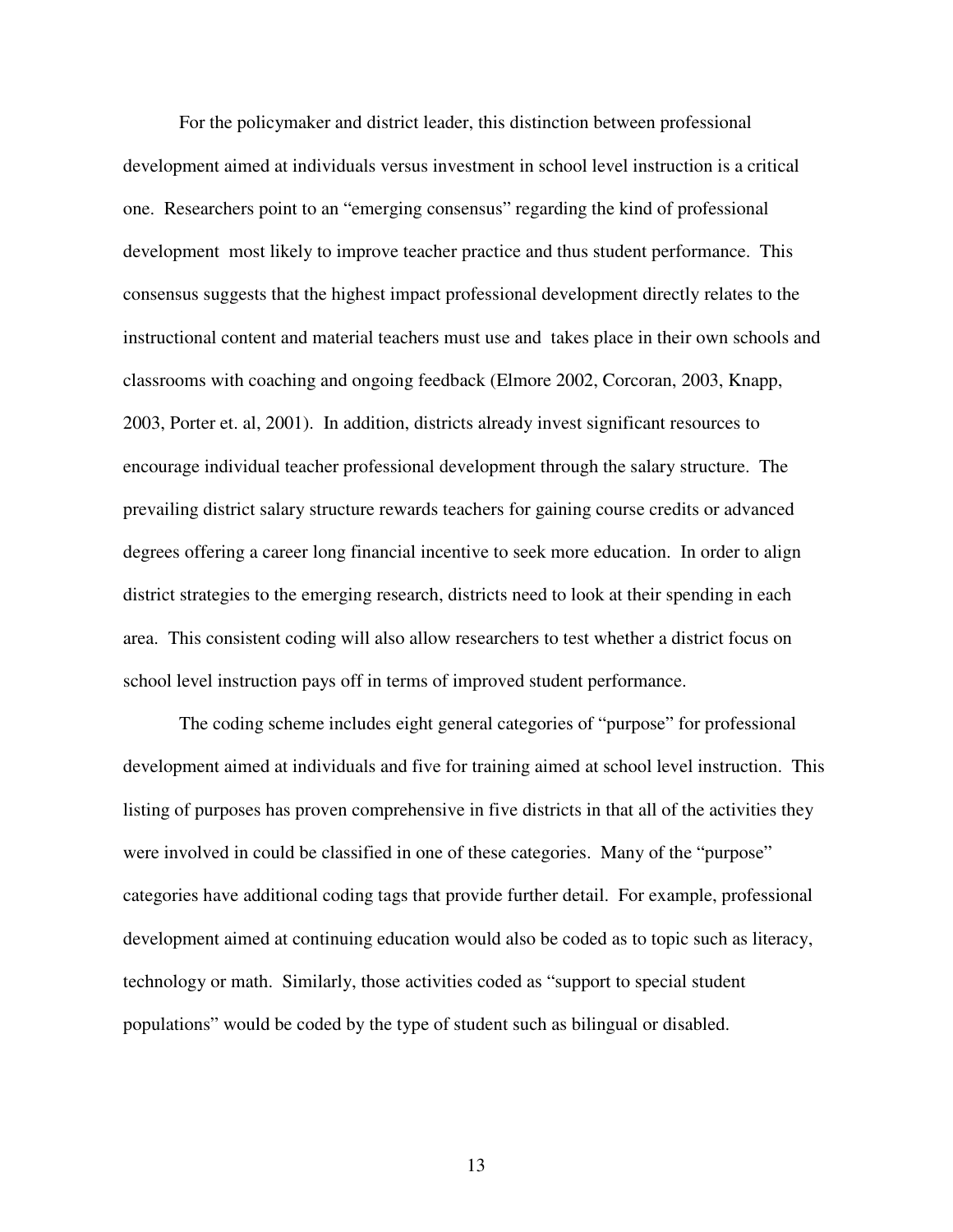The final major coding step involved classifying activities into eight distinct delivery strategy categories. The term "delivery strategy" describes a particular way of organizing staff, consultants and professional development content to improve individual or school capacity. This coding step helps to ensure that all forms of professional development are included and later enables evaluation of various forms of providing professional development. For example, most districts would include spending organized as a "training academy," but they might not include spending on "comprehensive school reform designs" as professional development. We define a comprehensive design as a prescribed process and set of materials that address improved instruction across all grades in a school. The bulk of spending on these programs pays for professional development and where possible, we excluded the cost of any instructional material from these totals. Comprehensive designs may include whole school models such as "Success for All" or "Co-Nect" developed by outside experts or locally developed models.

"Lead Teachers" are another category not always included as a professional development expense. This label refers to teachers who have a formal title of "Lead Teacher" and work within a school to lead improvement efforts, such as a "Literacy Lead" or "Team Leader" teacher. These teachers are paid an additional stipend and have defined responsibilities related to providing school level coaching or professional development. Stipends for lead teachers not providing professional development or coaching would not be included here. A complete description of each delivery strategy category can be found in Appendix A.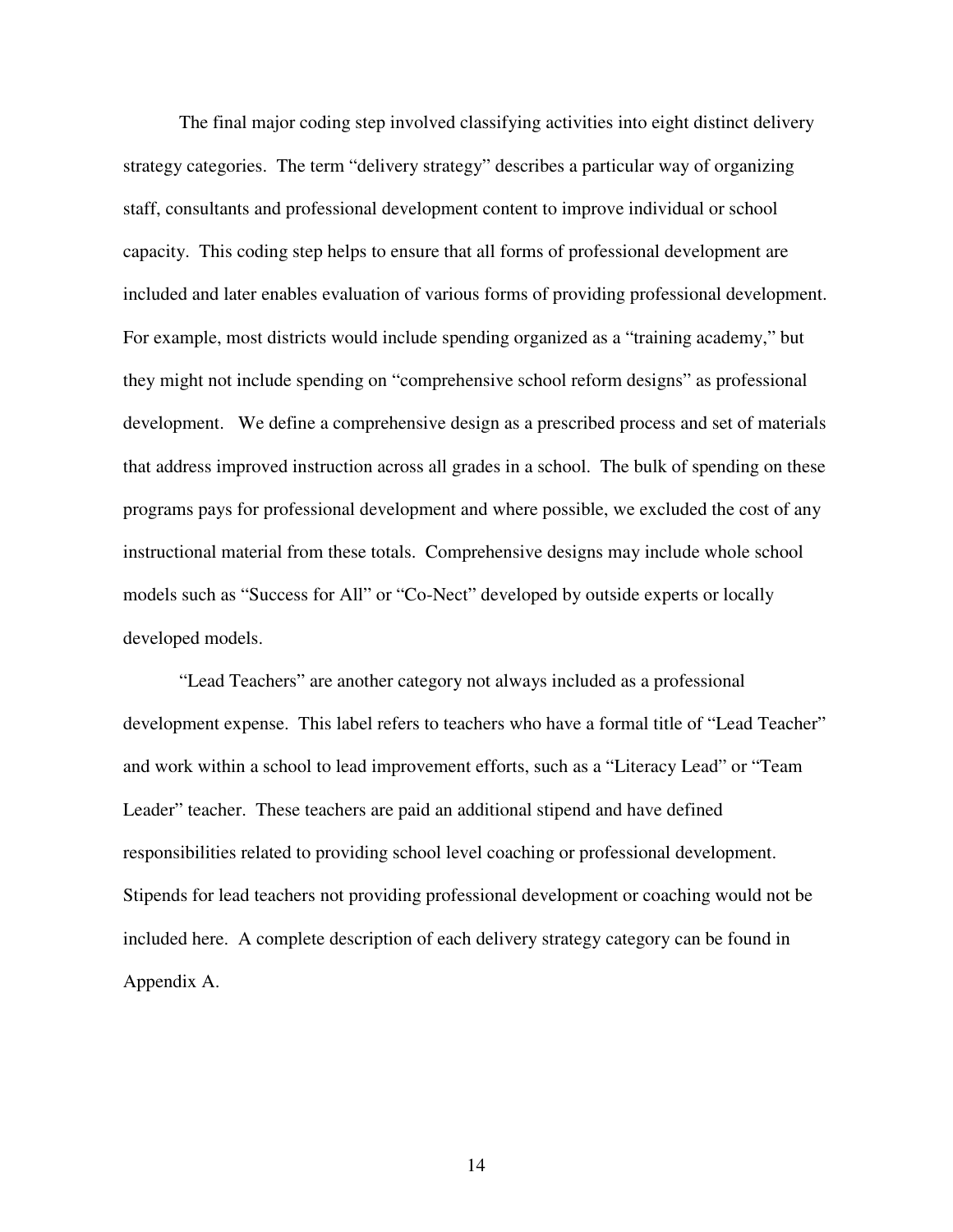#### **Data Collection Methodology**

 The data collection method for this five-district study helped ensure that all professional development investments would be considered and that sufficient detail on the target, purpose and organization of the investment could be collected. Unlike many studies that ask districts to provide them with their professional development spending, this analysis began with the entire district budget and whittled it down using consistent definitions. The budgets included general funds, as well as from all other public and private sources of funding for the district. Collecting private funding sources sometimes required an additional analytic step. Researchers identified all line items that could contain expenses for "instructional support" defined as all district strategies, including professional development, used to support high quality instruction in the district. Line items such as transportation costs, which were clearly unrelated to instructional improvement, were eliminated. Dollars allocated to schoollevel budgets were also excluded from this analysis.

District-level interviews clarified which expenditures were related to instructional and school support and allowed coding of department spending into seven categories: professional development, accountability, curriculum development and support, special program monitoring and compliance, information systems, district student services and community outreach. Interviews included department heads and fund managers in departments such as quality improvement, career in teaching, administration, curriculum & assessment, magnet, vocational education, accountability, professional development, Title I, Title II, and special education.

 At this point, the focus narrowed to those expenditures within instructional and school support that had been defined as professional development using the framework and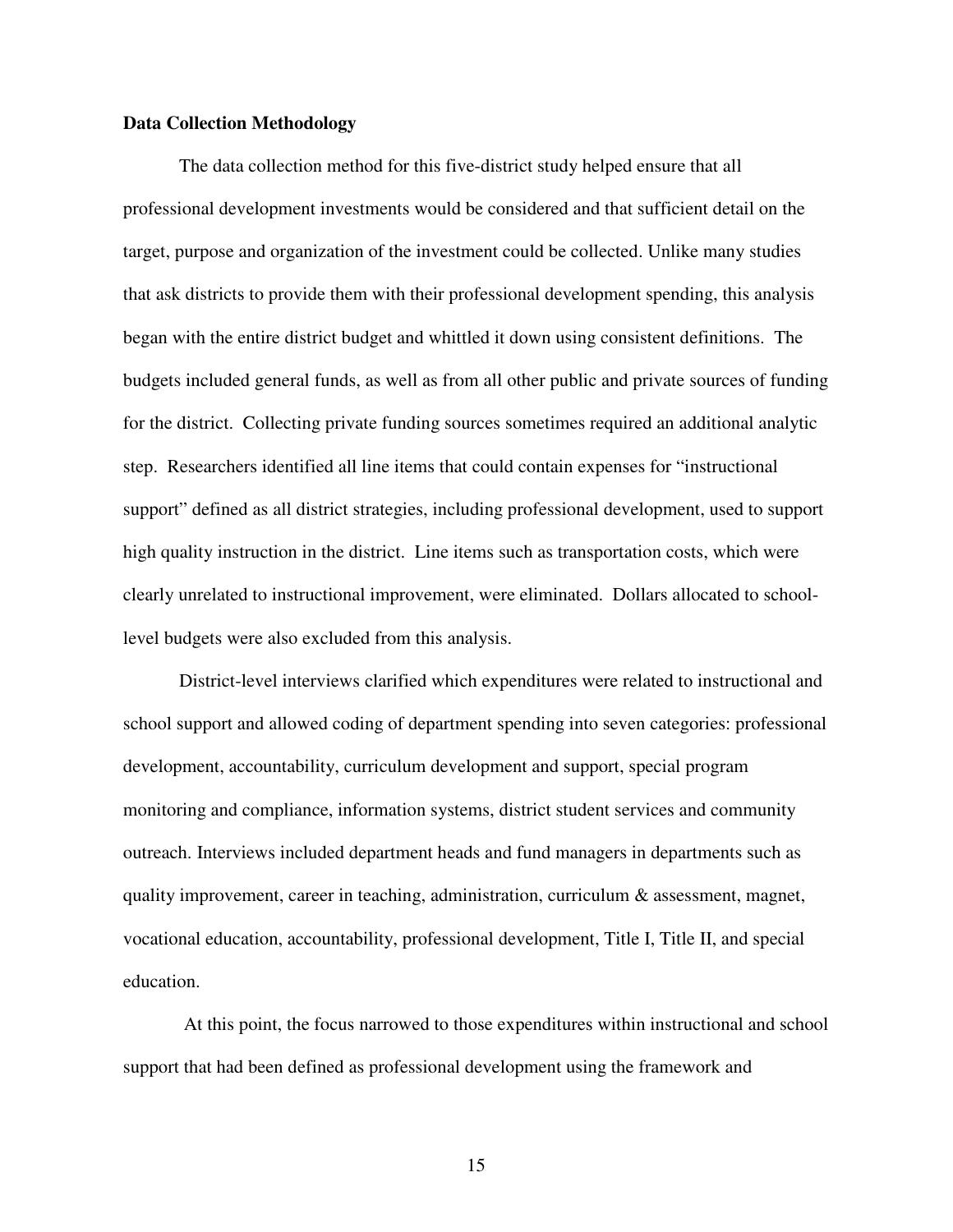definitions described above. Perhaps the most challenging effort involved identifying the district staff time involved in professional development. Many district staff members devote a significant portion of their time to supervising or providing professional development activities. Interviewers asked each staff person to estimate the time spent on professional development-related activities. Finally, we coded the narrowed list of activities according to the expenditure framework and coding scheme described above.

#### **Sample**

The five urban districts in the sample range in size from 47,000 to 85,000 students. They all have large populations of poor and minority students and each actively struggles with how best to improve low student achievement. The five districts were each at the early stages of implementing ambitious reform efforts centered around building teaching capacity. All five districts had superintendents hired within the last three years. Each district had received significant new funding to support their stated reform agendas, but had yet to implement these agendas in more than a few schools. No district had yet made significant reallocations of resources to address their strategies and each actively used this research as part of their efforts to integrate and focus their work. Table 3 provides a statistical overview, followed by a thumbnail sketch of each district.

|                                 | <b>Southwest</b> | <b>Southeast</b> | <b>Midwest</b> | <b>Great</b> | <b>Northeast</b> |
|---------------------------------|------------------|------------------|----------------|--------------|------------------|
|                                 |                  |                  |                | <b>Lakes</b> |                  |
| Location                        | Southwest        | <b>Southeast</b> | Midwest        | Upper        | <b>Northeast</b> |
|                                 |                  |                  |                | Midwest      |                  |
| Enrollment                      | 85,000           | 59,000           | 50,000         | 47,000       | 63,000           |
| <b>Teachers</b>                 | 5.200            | 3.900            | 3,100          | 4.600        | 4,600            |
| <b>Schools</b>                  | 120              | 103              | 75             | 94           | 130              |
| Operating Budget $(millions)^a$ | \$485.5          | \$626.1          | \$396.4        | \$525.6      | \$526.3          |
| Per Pupil Expenditures          | \$5,700          | \$10,600         | \$7,900        | \$11,000     | \$8,400          |
| <b>Minority Enrollment</b>      | 60.9%            | 93.6%            | 75.3%          | 74.0%        | 85.0%            |
| Free or Reduced Price Lunch     | 43.3%            | 75.4%            | 65.6%          | 67.0%        | 74.0%            |

**Table 3: Sample School District Characteristics**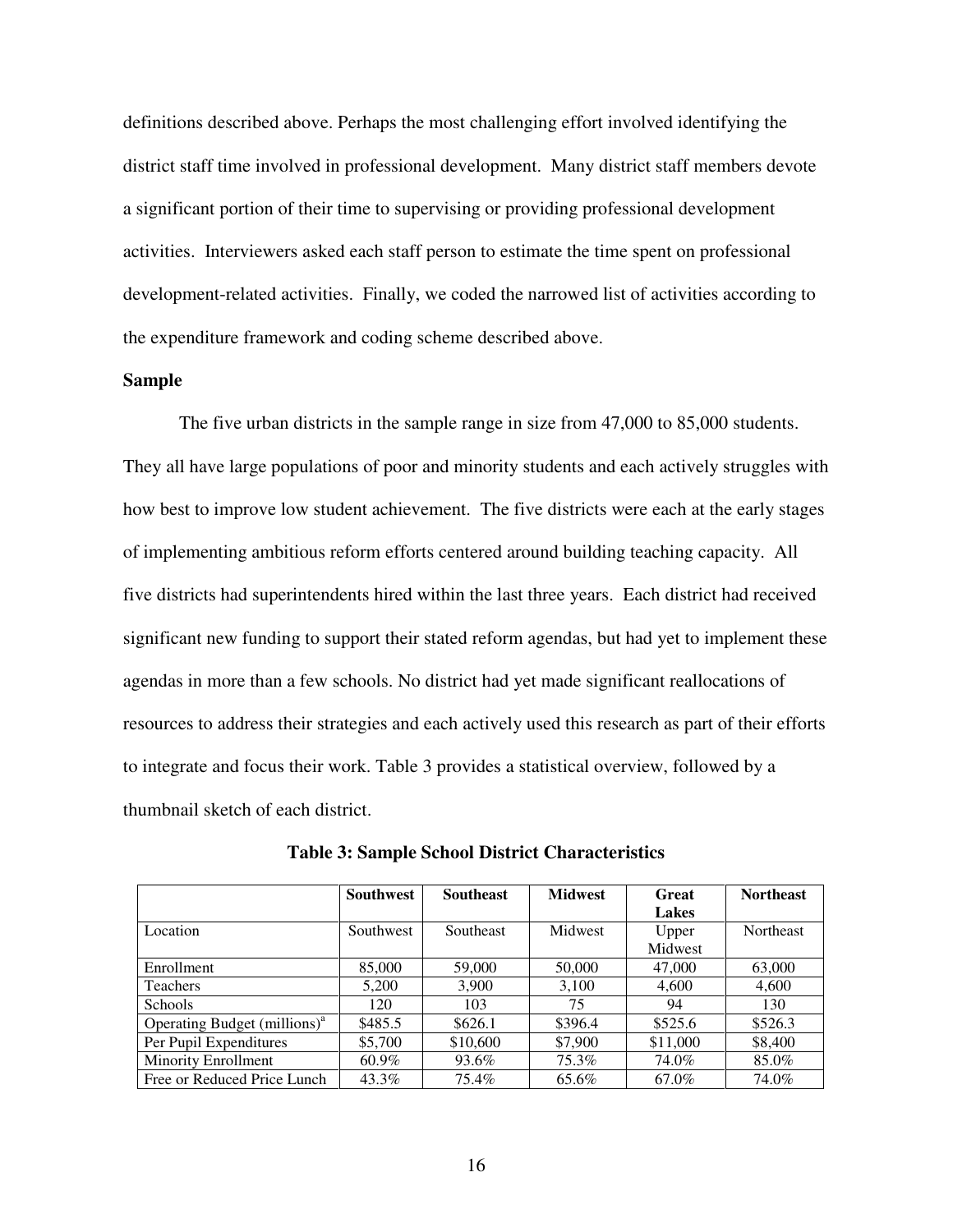<sup>a</sup>All expenditure numbers adjusted for geographic differences in the costs of goods and services using the National Center for Education Statistics' Geographical Cost of Education Index (GCEI).<sup>6</sup>

#### 3. Findings

Applying this standardized method across five urban districts yielded an improved understanding of how much districts invest in professional development, what these dollars buy and how resources are organized. The comparative analysis represents only a first step- a mapping of existing activities and investments. With all of the districts at the early stages of their efforts, we would not expect to glean major insights regarding the impact of their investments in terms of student performance. In each of the five districts, this effort represented the first time they had attempted to view the organization and cost of their entire professional development system. The lessons from the comparative work are both methodological and organizational. The following paragraphs describe six lessons from conducting this analysis in five districts.

### **1. Districts invested significant, but widely varying resources in professional development. Numerous departments managed these resources.**

 The five districts examined here spent, on average, nearly \$19 million each for professional development during the school year studied. This represents an average of 3.6 percent of the districts' total operating budgets and \$4,380 per teacher. But, as Table 4 shows, the levels of investment ranged significantly, from just over two percent of total operating expenditures in Southwest and Midwest to nearly seven percent in Great Lakes.

As other studies have shown, these total investment levels are far larger than any professional development expenditures the districts ever reported, analyzed or actively

 $\overline{a}$ 

**<sup>6</sup>** (National Center for Education Statistics, 2002).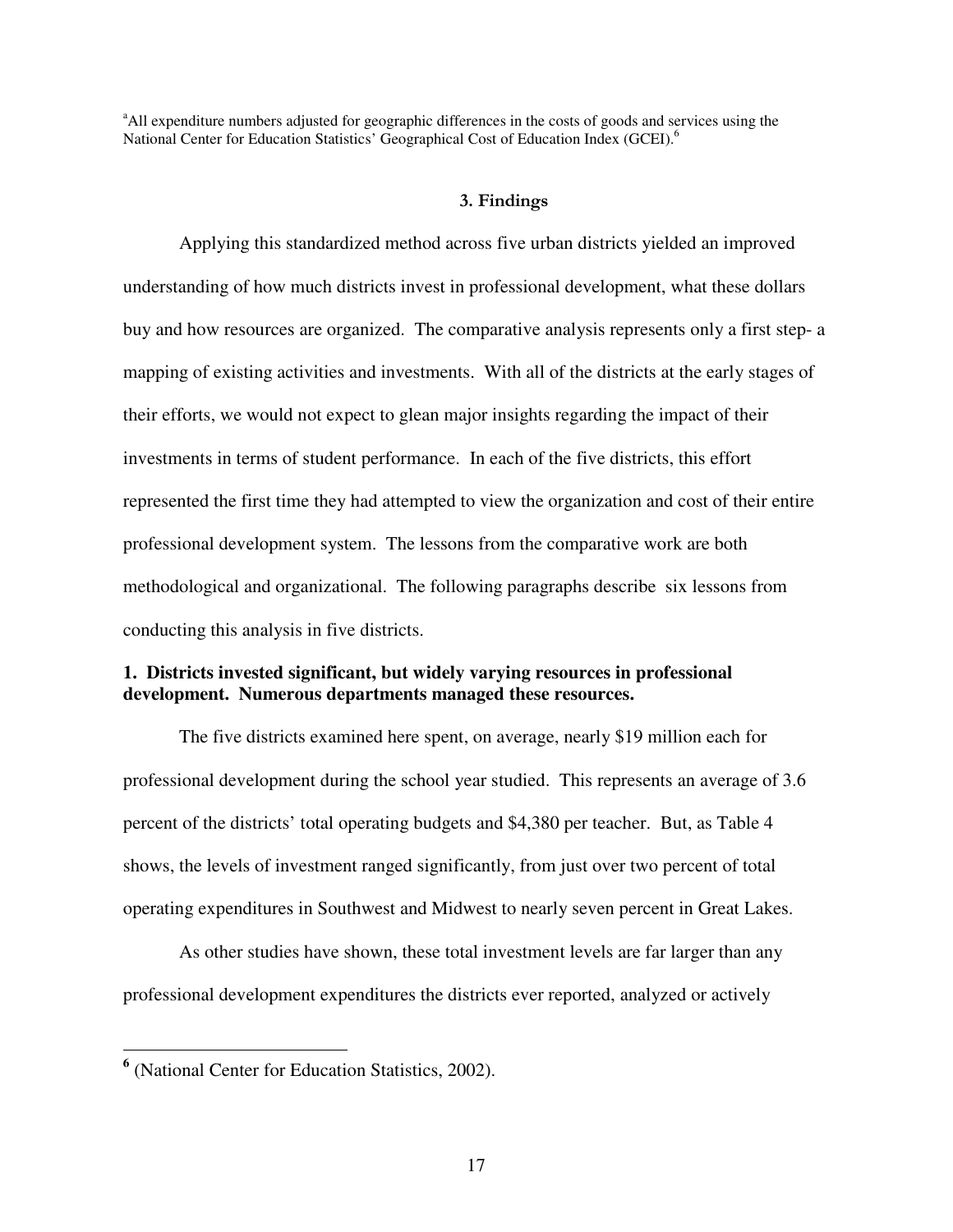managed. For example, in Southwest, the district's professional development department spent \$2 million, only one-fifth of the total professional development investments. The remaining \$9 million of expenditures was managed by others and was not part of an overall strategy for professional development. As district leaders reviewed the investment levels by department they realized they had numerous efforts that sometimes aimed at the same targets but were managed by different departments that didn't coordinate or integrate their efforts. The most common departments allocating resources to professional development included curriculum development, Title I, special education, and instructional technology. In addition, Midwest, Great Lakes and Southeast had organized "intervention" support for low-performing schools that included significant professional development from staff and outside providers. In four of the sample districts, outside providers including non-profit organizations and a university, administered a significant portion of the professional development budget. In each case, these outside organizations operated independently of the district's priorities and provided services that duplicated or conflicted with district offerings.

**Table 4 Total Professional Development Expenditures with Contracted Professional Development Days: Five District Comparison** 

|                           | <b>Southwest</b> | <b>Southeast</b> | <b>Midwest</b> | Great        | <b>Northeast</b> | Average |
|---------------------------|------------------|------------------|----------------|--------------|------------------|---------|
|                           |                  |                  |                | <b>Lakes</b> |                  |         |
| <b>Total Expenditures</b> | \$11.2           | \$19.5           | \$8.6          | \$36.3       | \$19.5           | \$19.0  |
| (millions)                |                  |                  |                |              |                  |         |
| Percent of Operating      | 2.3              | 3.1              | 2.2            | 6.9          | 3.7              | 3.6     |
| <b>Budget</b>             |                  |                  |                |              |                  |         |
| Per Teacher               | \$2,100          | \$5,000          | \$2,700        | \$7,900      | \$4,200          | \$4,380 |
|                           |                  |                  |                |              |                  |         |

## **2. Estimates of spending should explicitly account for the cost of contracted time for professional development.**

Including the cost of professional development days in spending totals is necessary

because providing this time reflects an important district investment. But it is so large that it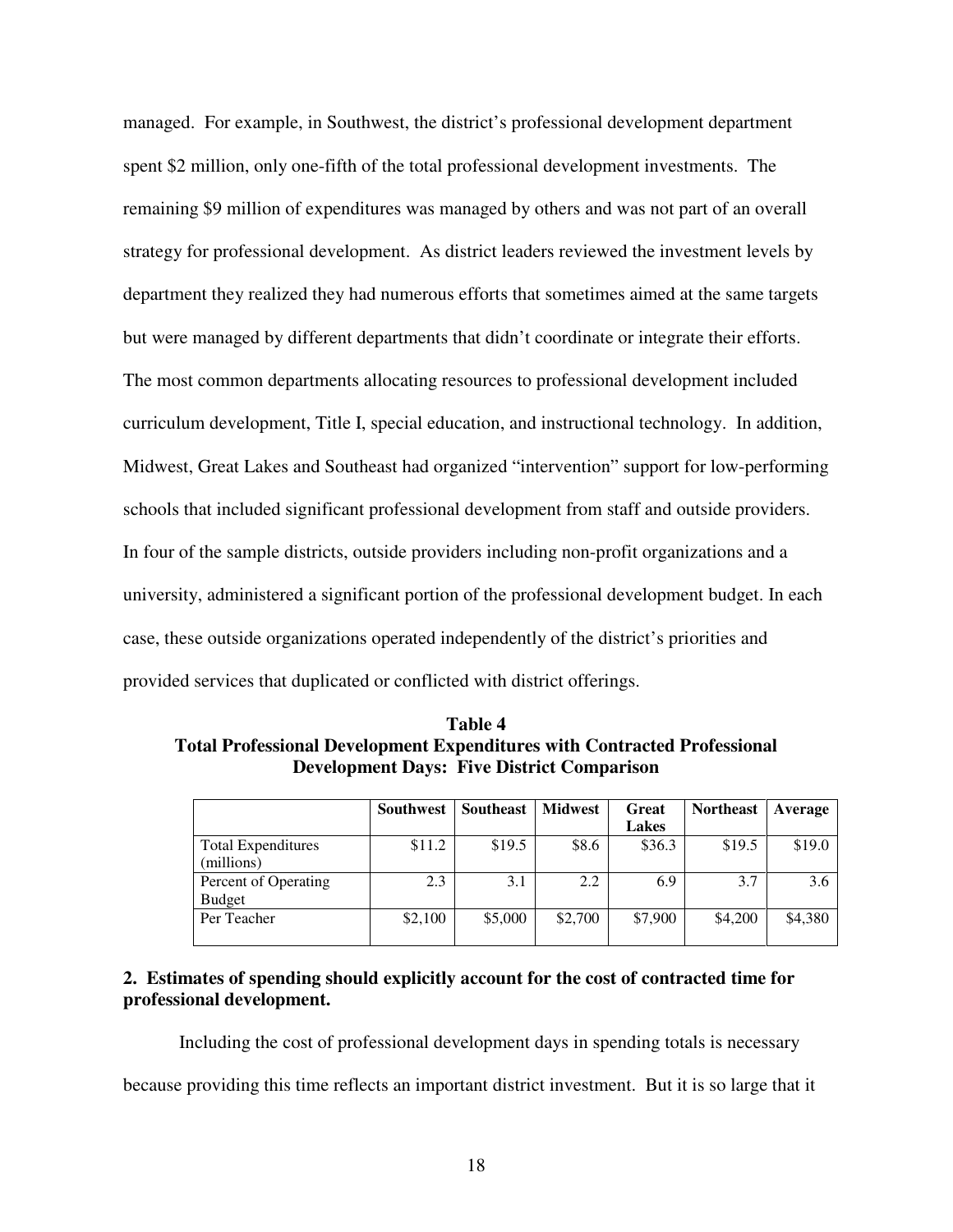distorts comparisons. Northeast pays teachers for two full days designated for professional development plus an additional 18 hours scheduled over the year at each school. This adds nearly \$7 million to the total spending and represents 35 percent of Northeast's total. The Great Lakes district provides up to 10 student-free days for professional development at a cost of nearly \$15 million. As Table 5 shows, when this spending is removed from the estimates, these two districts' spending levels are significantly reduced and the variation between districts drops. Northeast's spending level becomes 2.4 percent of total operating expenditures, which is more comparable to Southwest and Midwest. Great Lakes' spending drops to 4.1 percent - still the highest among the five districts studied. Because excluding the cost of contracted time for professional development changes spending level estimates so significantly, and because districts and policymakers address this investment in teacher time separately, cross-district comparisons need to explicitly adjust for this investment by stating expenditure levels with and without this cost.

**Table 5 Total Professional Development Expenditures without Contracted Professional Development Days: Five District Comparison** 

|                               | <b>Southwest</b> | <b>Southeast</b> | <b>Midwest</b> | <b>Great</b> | <b>Northeast</b> | Average |
|-------------------------------|------------------|------------------|----------------|--------------|------------------|---------|
|                               |                  |                  |                | Lakes        |                  |         |
| Total Expenditures (millions) | \$11.2           | \$19.5           | \$8.6          | \$21.4       | \$12.6           | \$14.7  |
| Percent of Operating Budget   | 2.3              | 3.1              | 2.2            | 4.1          | 2.4              | 2.8     |
| Per Teacher                   | \$2,100          | \$5,000          | \$2,700        | \$4,700      | \$2,800          | \$3,460 |

## **3. District spending to provide teacher time for professional development is significant, but highly variable in size and composition.**

The five districts studied here devoted from  $21\%$  to  $51\%$  of all of their professional

development spending toward buying teacher time. Table 6 shows the investment in teacher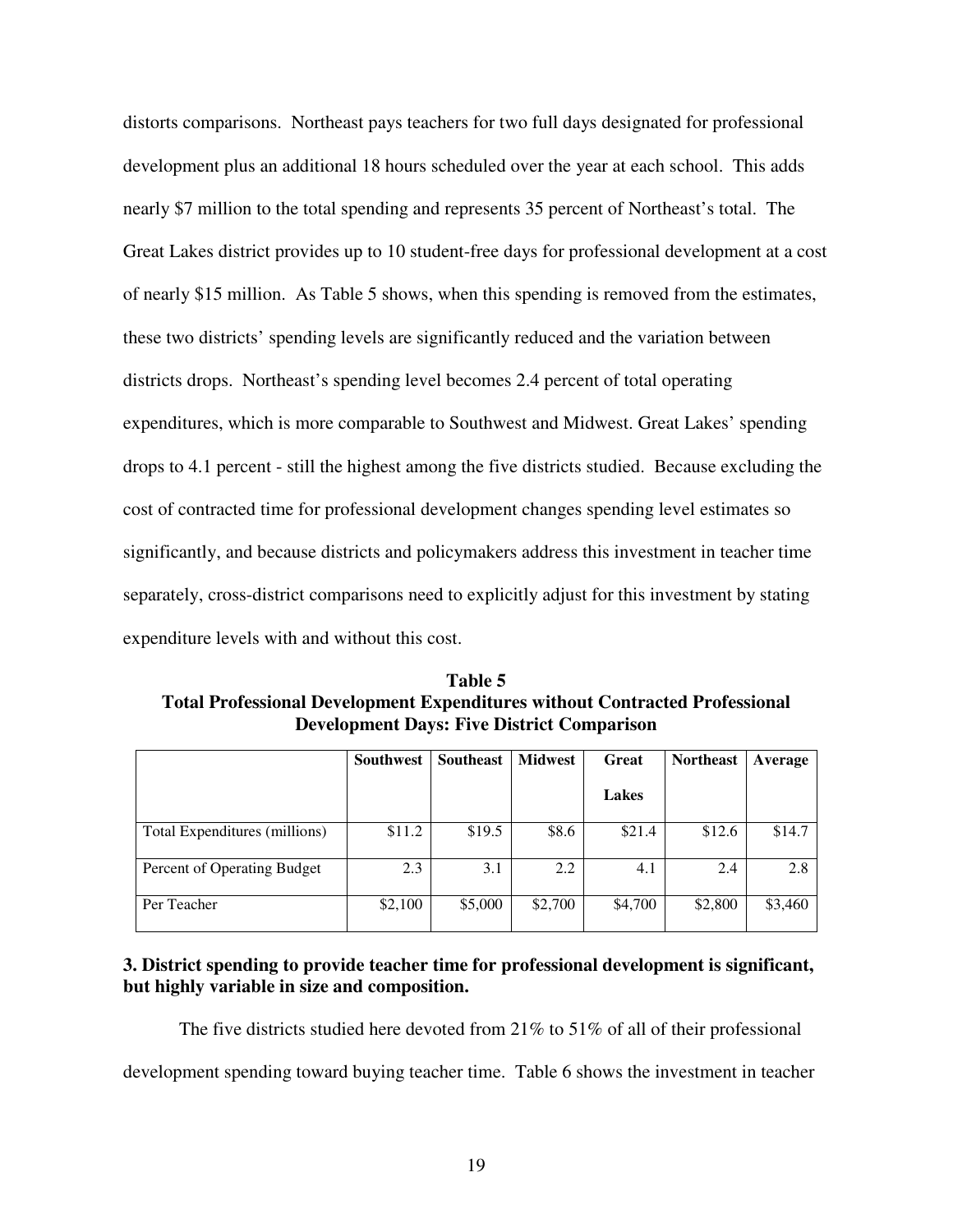time in dollars per teacher. We expected to find that those districts that invested in providing professional development days would not invest as much to pay for teacher stipends and substitutes. But, these data do not support this hypothesis. Southwest, which has no contractual time for pd, invests as much in stipends and substitutes for professional development as Great Lakes, which has the highest investment in teacher professional development days and hours. Both districts were surprised by how much they paid teachers in stipends on average. This is because the stipends and substitutes were paid out of many separate district budgets that were never coordinated or planned.

**Table 6 Dollars spent on Teacher Time Per Teacher** 

|                            | <b>Southwest</b> | Southeast | Midwest | Great        | <b>Northeast</b> |
|----------------------------|------------------|-----------|---------|--------------|------------------|
|                            |                  |           |         | <b>Lakes</b> |                  |
| With Contracted PD Time    | \$450            | \$150     | \$100   | \$3,720      | \$2,000          |
| Without Contracted PD Time | \$450            | \$150     | \$100   | \$500        | \$520            |

The data above show that Southeast and Midwest spent only \$150 and \$100 per teacher respectively at the district level to pay teachers for time to participate in additional professional development and that . While these numbers may indicate a comparatively low level investment in teacher time, it would be dangerous to use these numbers alone to measure a district's commitment to providing teacher professional development time. Three kinds of information help complete the diagnosis.

First, school level spending must be added. Especially in a decentralized district, like Midwest, schools may use discretionary funds to pay teacher stipends and find substitutes to create professional development time. Second, school districts and schools can restructure the use of existing teacher time to create instruction-free time in ways that do not add cost (Miles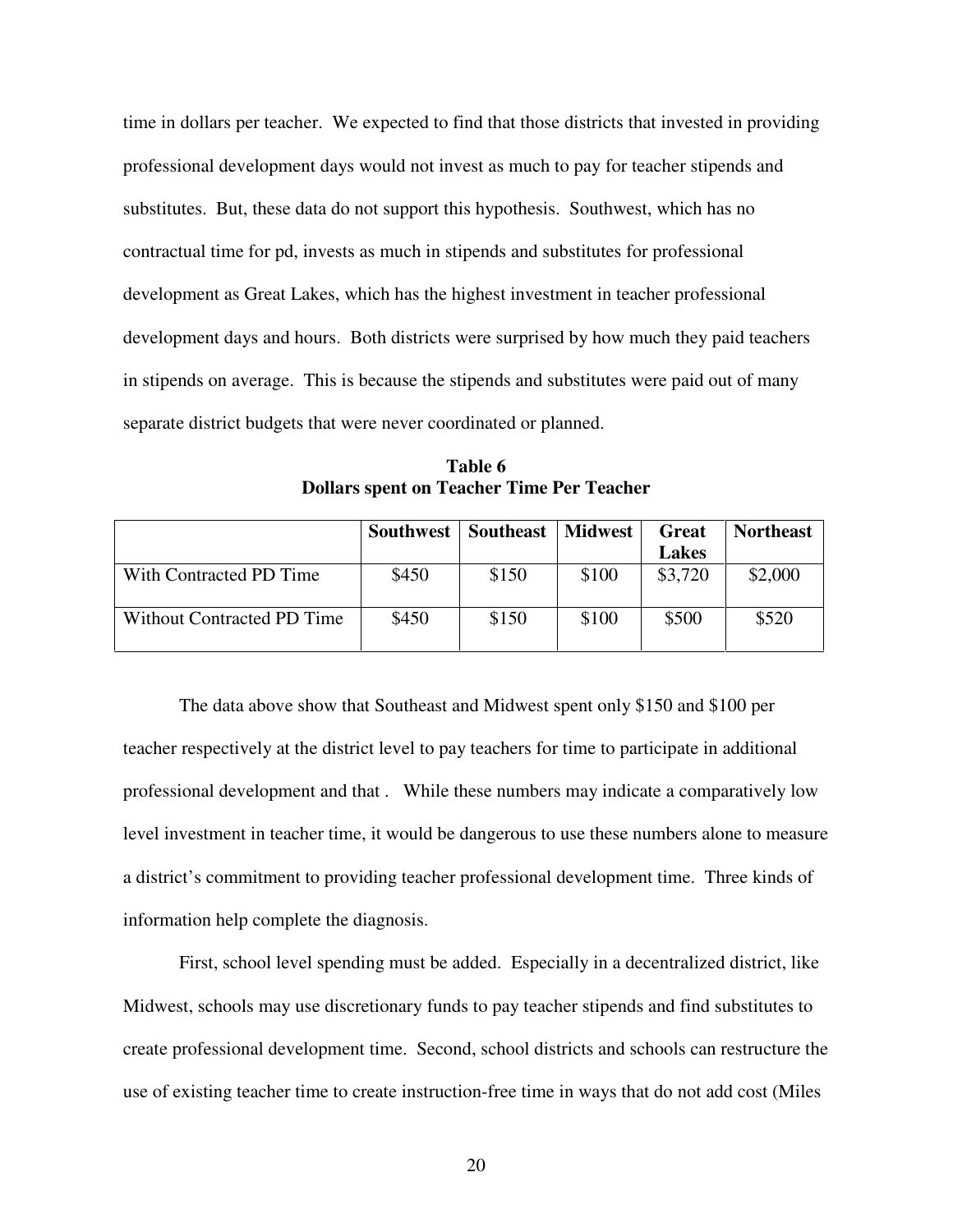& Hornbeck, 2000). Third, teacher compensation and job structure might create monetary incentives to devote additional time to professional development. For example, Midwest invests more than other districts to pay annual stipends to Lead Teachers who facilitate and prepare for teacher development. Midwest and Great Lakes provide salary increments for teachers who obtain certification from the National Board for Professional Teaching Standards. While this is not a direct payment for time, it provides incentive to devote time. These findings together suggest that districts might get more impact from their investments in teacher time by taking a district level view of it and strategically considering how best to combine the use of salary structure incentives, school and teacher calendars and daily schedules with stipends and substitutes to free the most productive time.

 The cost structure framework also highlights spending differences in the area of administration. As Table 7 shows, while four of the districts spent 4 to 5 percent of their professional development dollars on administration, Northeast spent only 1 percent of total dollars to administer professional development. Northeast was also the single district studied that did not have a "professional development" department or a senior district leader with responsibility for district-wide professional development. In addition, Northeast received significant professional development services through two outside organizations. Since the administrative costs of these outside groups would not be captured here, the true cost of administration might be significantly higher.

**Table 7 Professional Development Cost Structure: Percent of PD Spending Five District Comparison without Contract Time** 

| <b>Cost Structure Element</b> | South-<br>west | South-<br>east | Mid-<br>west | <b>Great</b><br><b>Lakes</b><br>with no<br>Contract<br>Time | <b>Northeast</b><br>with no<br><b>Contract</b><br>Time |
|-------------------------------|----------------|----------------|--------------|-------------------------------------------------------------|--------------------------------------------------------|
|-------------------------------|----------------|----------------|--------------|-------------------------------------------------------------|--------------------------------------------------------|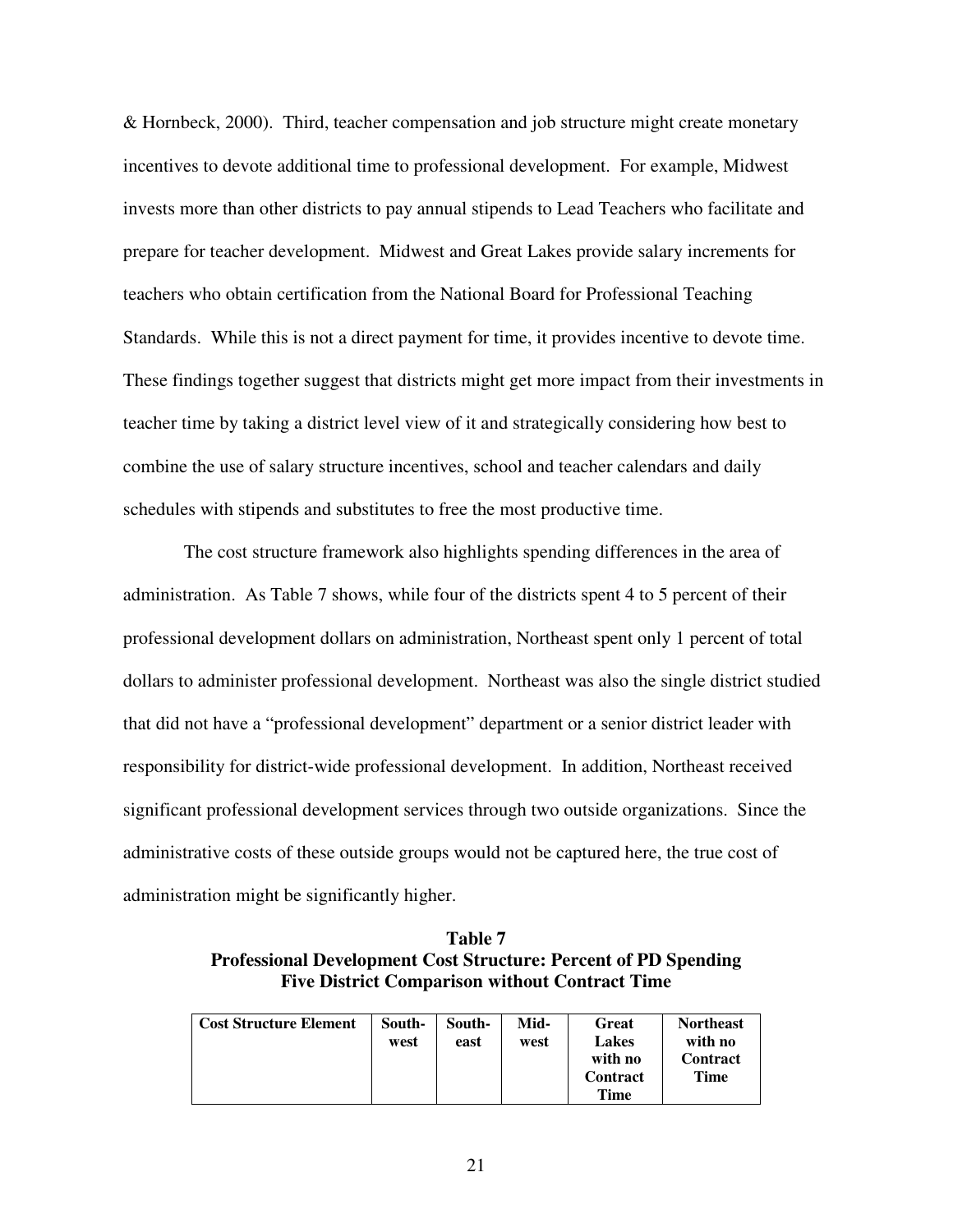| Teacher Time: Stipends          | 21%   | $4\%$ | $4\%$ | 12%   | 19%   |
|---------------------------------|-------|-------|-------|-------|-------|
| and Subs                        |       |       |       |       |       |
| <b>Teacher Time: Contracted</b> | $0\%$ | $0\%$ | $0\%$ | $0\%$ | $0\%$ |
| Days or Hours                   |       |       |       |       |       |
| Training and Coaching           | 70%   | 87%   | 84%   | 73%   | 69%   |
| Administration                  | $5\%$ | 5%    | $5\%$ | 7%    | $2\%$ |
| Materials, Equipment and        | $3\%$ | 3%    | 3%    | 5%    | 8%    |
| Facilities                      |       |       |       |       |       |
| Travel & Transportation         | $1\%$ | $1\%$ | 3%    | $2\%$ | $1\%$ |
| Tuition & Conference            | $0\%$ | $0\%$ | $1\%$ | $1\%$ | $0\%$ |
| Fees                            |       |       |       |       |       |

## **4. Most districts targeted the majority of professional development toward school-level capacity building but none had formal strategies for coordinating or integrating these investments.**

 Four out of five districts aimed the majority of their district spending at improving school-level capacity in some way and invested a much smaller portion in developing individual capacity apart from school or district programs and initiatives. Table 8 shows that Midwest and Northeast both invested 1.8 percent of their operating budgets and about \$2,000 per teacher in school-targeted professional development. Southeast invested more heavily in professional development aimed at schools, spending \$4,000 per teacher and 2.5 percent of budget. Great Lakes also targeted a greater proportion of its resources, 2.2 percent of total operating budget, or nearly \$2,500 per teacher, toward school-wide professional development efforts. In contrast, Southwest spent the least on school-wide professional development strategies, totaling one percent of operating expenditures, or \$970 per teacher. Districts still invested significant dollars to develop individual capacity- an average of \$1,000 per teacher per year.

 Just as with the findings regarding the overall levels of investment, districts found it surprising to learn how much they invested to improve school and individual instruction. None of the districts had previously totaled the investments aimed at particular schools or groups of teachers. In Midwest for example, school leaders used this coding scheme to tally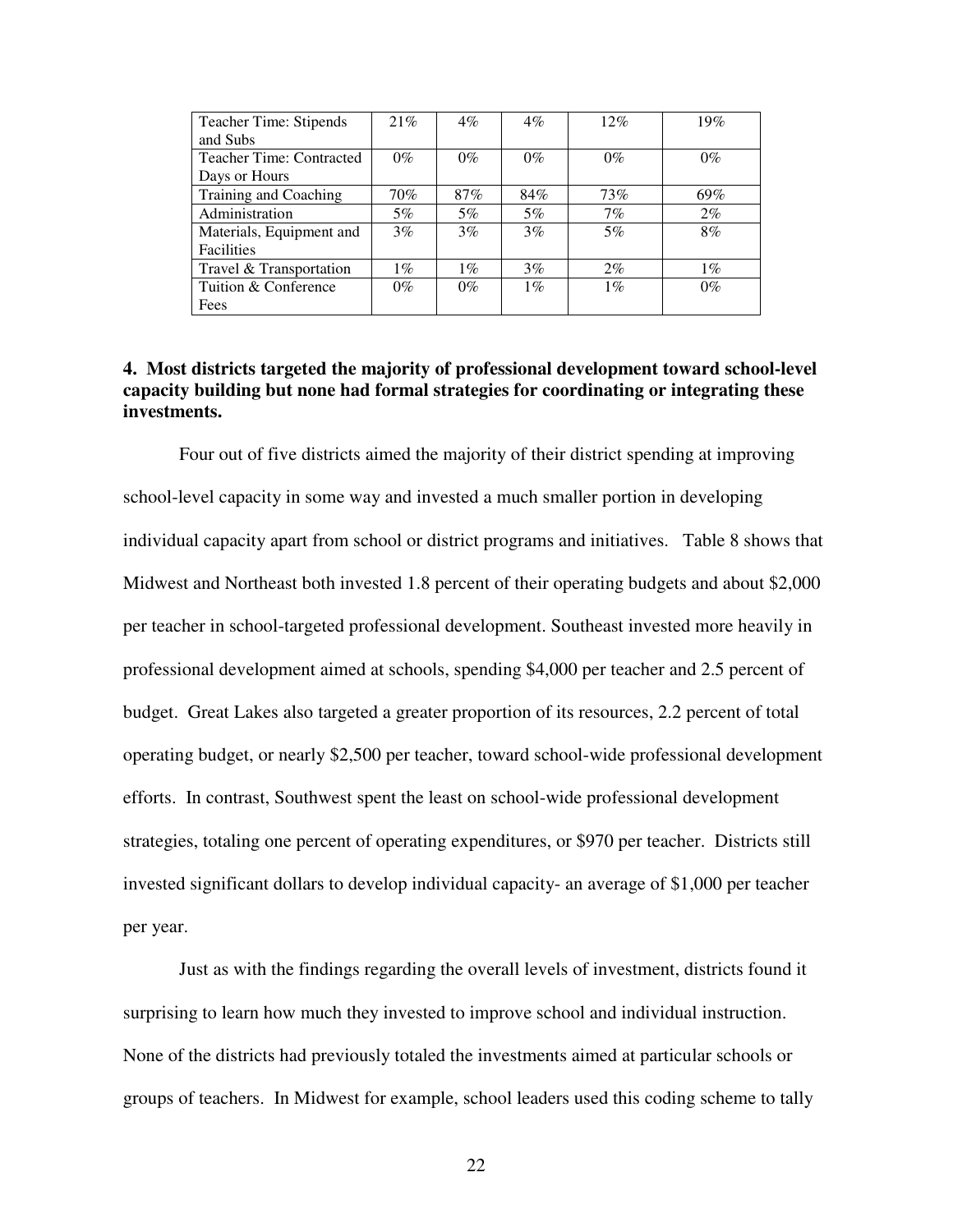the resources going to each school. They found tremendous inequity in the resources across schools. Upon further investigation, they learned how difficult it was for school leaders that did receive resources from many places to effectively integrate them.

|                             | <b>Southwest</b> | <b>Southeast</b> | <b>Midwest</b> | Great        | <b>Northeast</b> | Average |
|-----------------------------|------------------|------------------|----------------|--------------|------------------|---------|
|                             |                  |                  |                | <b>Lakes</b> |                  |         |
| <b>School</b>               |                  |                  |                |              |                  |         |
| Percent of Operating Budget | $1.1\%$          | $2.5\%$          | $1.8\%$        | $2.2\%$      | $1.8\%$          | $1.9\%$ |
| Dollars Per Teacher         | \$970            | \$4,090          | \$2,300        | \$2,490      | \$2,030          | \$2,380 |
| <b>Individual</b>           |                  |                  |                |              |                  |         |
| Percent of Operating Budget | $1.3\%$          | $.6\%$           | .6%            | $1.3\%$      | $.6\%$           | $.9\%$  |
| Dollars Per Teacher         | \$1,220          | \$925            | \$770          | \$1,520      | \$710            | \$1,030 |
| <b>Contracted PD Time</b>   |                  |                  |                |              |                  |         |
| Percent of Operating Budget | $0\%$            | $0\%$            | $0\%$          | 2.8%         | $1.3\%$          | N/A     |
| Dollars Per Teacher         | \$0              | \$0              | \$0            | \$3,220      | \$1,500          |         |

## **Table 8 Professional Development Spending by Target Percent of Operating Budget**

# **5. Districts use common delivery strategies for professional development, but in very different mixes.**

As the research gets clearer on which forms of professional development have the most impact in which situations, it makes sense for districts to test these different strategies more deliberately. Overall spending levels hide huge differences in the level of investment in certain kinds of professional development. The mix of strategies employed by a district reflect a blend of history politics and, to some degree, a deliberate strategy. To highlight the differences in the mix of strategies used, Table 9 shows professional development expenditures by district in terms of the percent of total expenditures by delivery strategy. Four of the delivery strategies were not used in all of the districts. These include the use of school-based lead teachers, school-based instructional facilitators and formal professional development schools. The "range" calculated for each of the strategies highlights those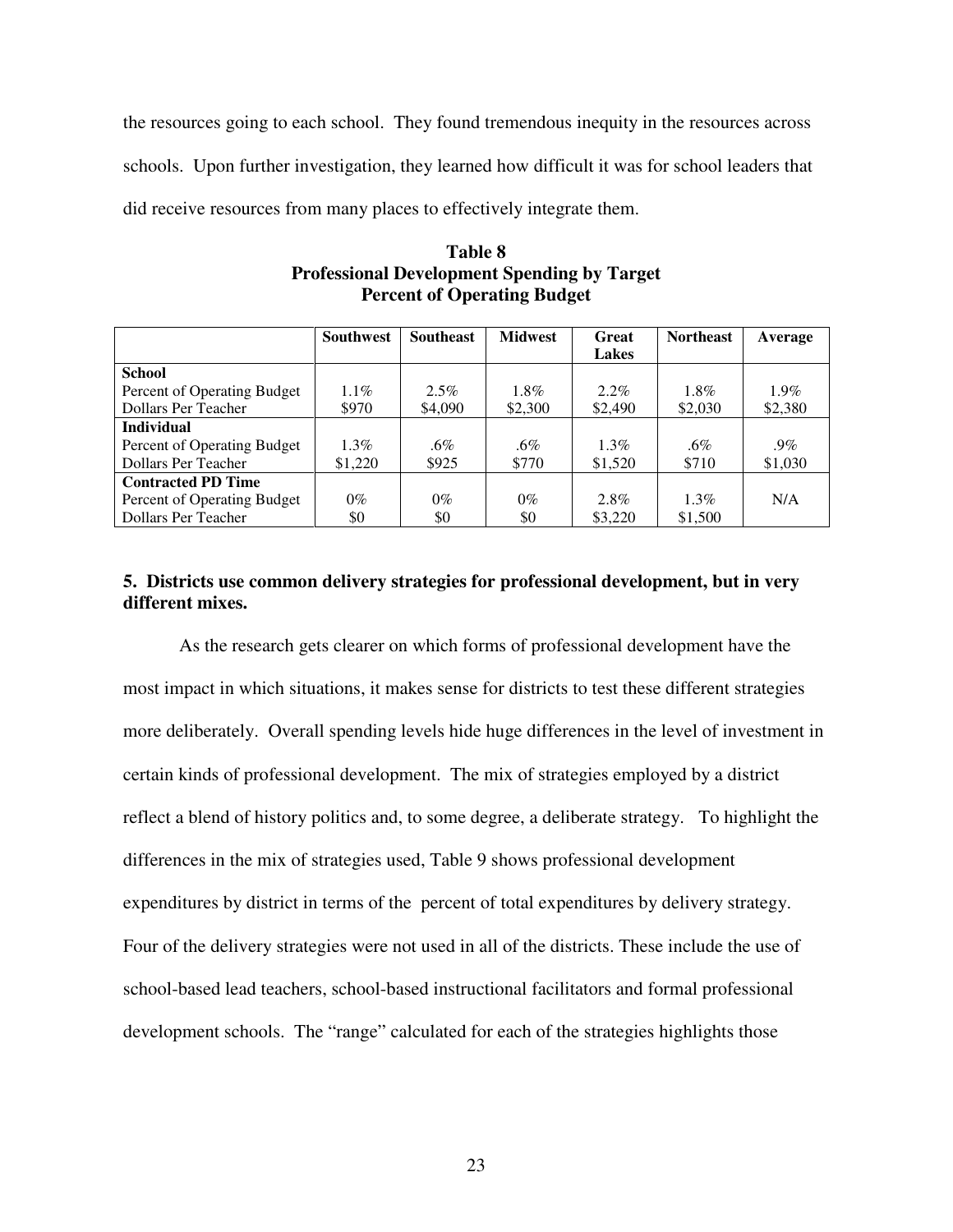strategies that represented very significant commitments in one or more of the districts

studied. Comprehensive school reform designs, school-based instructional facilitators,

## **Table 9 District Delivery Strategies for Professional Development Percent of Professional Development Spending (not including Contracted PD Days)**

| <b>Target and Delivery Strategy</b> | <b>Southwest</b> | <b>Southeast</b> | <b>Midwest</b> | Great  | <b>Northeast</b> | Range |
|-------------------------------------|------------------|------------------|----------------|--------|------------------|-------|
|                                     |                  |                  |                | Lakes  |                  |       |
| <b>School</b>                       | 43%              | $82\%$           | 72%            | 54%    | $74\%$           |       |
| <b>CSRD</b> and Other Models        | $2\%$            | 12%              | 13%            | 15%    | 25%              | 23%   |
| Department-Based Training           | 23%              | $12\%$           | 13%            | 8%     | 28%              | 20%   |
| School-Based Content Coaching       | 16%              | 13%              | 17%            | $11\%$ | 17%              | 6%    |
| <b>School-Based Lead Teachers</b>   | $2\%$            | $0\%$            | 20%            | 8%     | $4\%$            | 20%   |
| School-Based Instructional          | $0\%$            | 25%              | $0\%$          | $5\%$  | $0\%$            | 25%   |
| <b>Facilitators</b>                 |                  |                  |                |        |                  |       |
| <b>Training Academy Coursework</b>  | $0\%$            | $3\%$            | $9\%$          | 6%     | $0\%$            | $9\%$ |
| <b>Individual</b>                   | $57\%$           | $18\%$           | 28%            | 46%    | 26%              |       |
| Department-Based Training           | 22%              | 12%              | 6%             | 26%    | $12\%$           | 20%   |
| Professional Development Schools    | $0\%$            | $0\%$            | $2\%$          | $0\%$  | $0\%$            | $2\%$ |
| Mentor                              | 34%              | $3\%$            | $10\%$         | $19\%$ | $4\%$            | 31%   |
| Training Academy, coursework        | $1\%$            | 3%               | $9\%$          | $2\%$  | 11%              | 10%   |

School based lead teachers, department-based training, and teacher mentors each represent more than one quarter of all professional development in at least one district and are not employed or used little in other districts. For example, in Southeast, if the dollars supporting "school-based instructional facilitators" were removed from spending estimates, Southeast would drop to the same per teacher level as Midwest and Northeast. In the same way, if the resources devoted to Southwest's mentor program were removed, Southwest's investment in individual teachers would drop below the level of other districts.

## **6. Districts rely on external sources of funding for almost half of all professional development provided.**

 All five districts relied heavily on non-local revenue sources to fund their professional development programs. As Table 10 below shows, combining spending in the five districts, nearly half of their revenue for professional development programming, 43 percent, came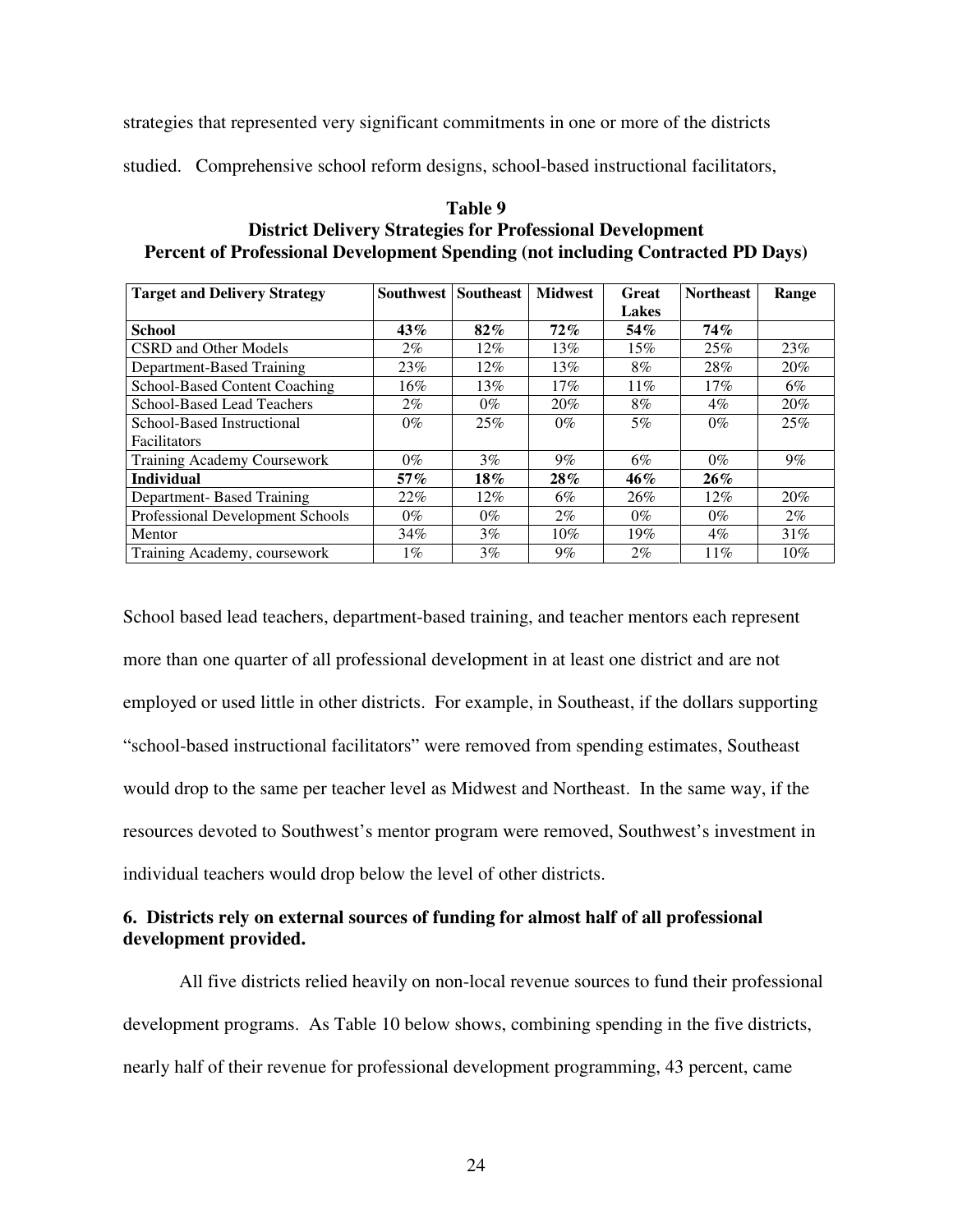from non-local sources. As used here, "local sources" refers to the districts' general fund, which in most cases combined local property taxes and state per pupil financing to be used at the districts' discretion. At 33 percent of total revenue, federal funds provided the largest source of outside funding. Title I was the single largest source of federal funding, followed by National Science Foundation, Individuals with Disabilities Education Act, and Title II Eisenhower Math and Science program grants. Federal sources paid for about one-third of the professional development in four out of five districts. In Midwest, federal funds accounted for a smaller portion, 18 percent. However, this estimate may under-represent Midwest's reliance on federal sources because it does not include school-level professional development spending. This omission affected Midwest disproportionately because unlike the other districts, Midwest had decentralized most of its funds.

|                             | Southwest | <b>Southeast</b> | <b>Midwest</b> | Great        | <b>Northeast</b> | <b>Total</b> |
|-----------------------------|-----------|------------------|----------------|--------------|------------------|--------------|
|                             |           |                  |                | <b>Lakes</b> |                  |              |
| Local                       |           |                  |                |              |                  |              |
| Percent of Operating Budget | 58%       | 59%              | 69%            | 59%          | 46%              | 57%          |
| <b>Total Amount</b>         | \$6,436   | \$11,446         | \$5,919        | \$21,236     | \$8,954          | \$53,991     |
| <b>State</b>                |           |                  |                |              |                  |              |
| Percent of Operating Budget | 6%        | $2\%$            | 13%            | $4\%$        | $5\%$            | $5\%$        |
| <b>Total Amount</b>         | \$655     | \$400            | \$1,087        | \$1,499      | \$998            | \$4,639      |
| Federal                     |           |                  |                |              |                  |              |
| Percent of Operating Budget | $37\%$    | 36%              | 18%            | 34%          | $32\%$           | 33%          |
| <b>Total Amount</b>         | \$4,102   | \$7,040          | \$1,511        | \$12,401     | \$6,138          | \$31,192     |
| Regional                    |           |                  |                |              |                  |              |
| Percent of Operating Budget | $0\%$     | $0.1\%$          | $0\%$          | $0\%$        | $0\%$            | $0\%$        |
| <b>Total Amount</b>         | \$0       | \$19             | \$0            | \$0          | \$0              | \$19         |
| <b>Private</b>              |           |                  |                |              |                  |              |
| Percent of Operating Budget | $0.1\%$   | $3\%$            | $1\%$          | $3\%$        | $17\%$           | $5\%$        |
| <b>Total Amount</b>         | \$12      | \$612            | \$67           | \$1,141      | \$3,393          | \$5,226      |
| <b>Total</b>                |           |                  |                |              |                  |              |
| Percent of Operating Budget | 100%      | 100%             | 100%           | 100%         | 100%             | 100%         |
| <b>Total Amount</b>         | \$11,205  | \$19,517         | \$8,584        | \$36,277     | \$19,483         | \$95,067     |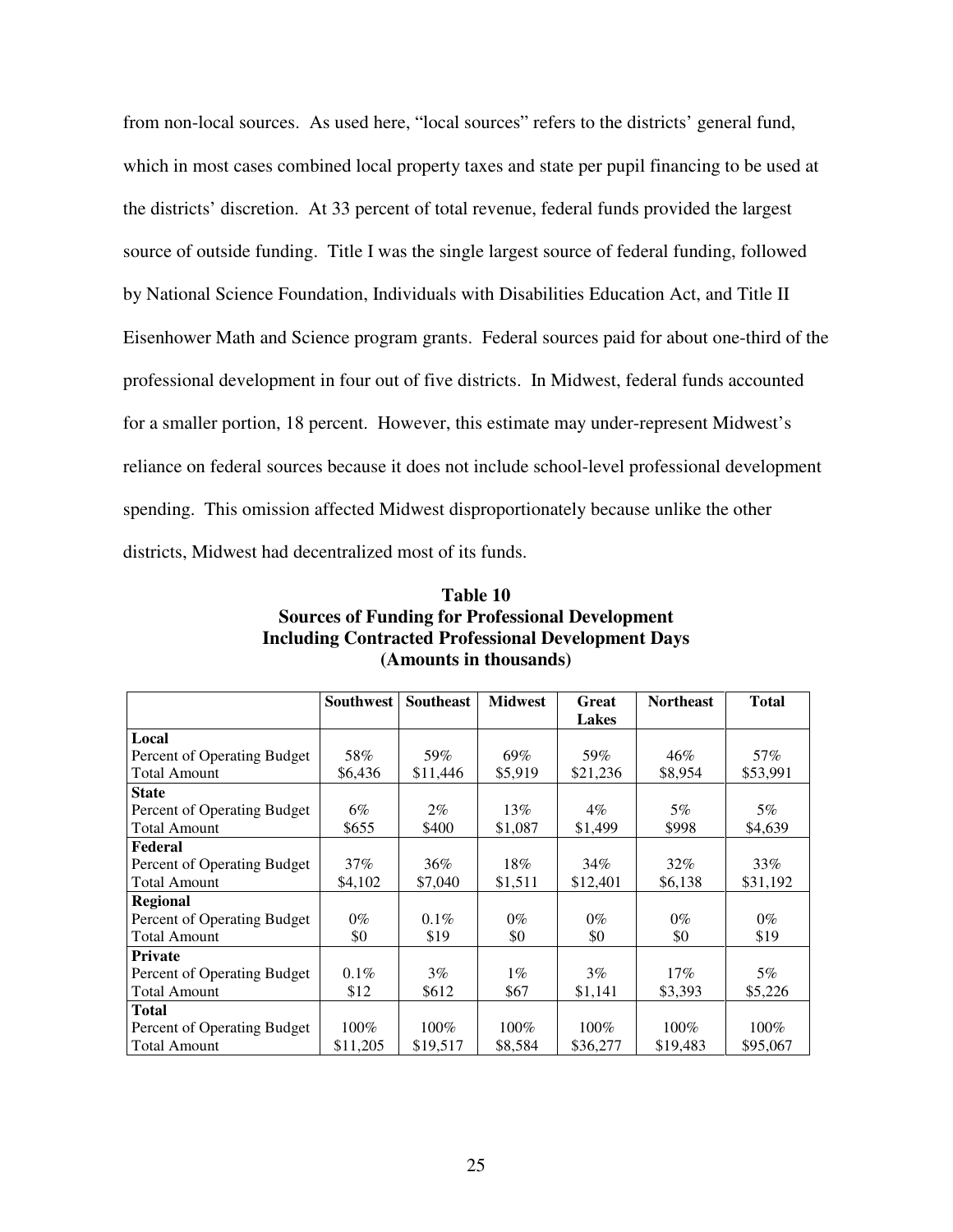Private sources, such as grants from foundations and corporations, accounted for an average of five percent of revenues, but 17 percent of total revenues in Northeast. The next closest districts, Southeast and Great Lakes, received only three percent of their revenue from private sources. State support for professional development (that did not come from the general fund) also varied across these districts, ranging from only two percent in Southeast to 18 percent in Midwest.

 The fact that districts rely so heavily on outside funding has important practical and policy implications. It places the burden of innovation and improvement outside of the local district organization. In some cases it serves to divert the initiative for improvement outside as well. Districts beholden to outside agendas may have more difficulty sustaining a coherent integrated professional development strategy as they may get sidetracked with the influx of new funding attached to outside priorities. In addition, district dependence on external funding makes long range planning difficult as often there are few guarantees that the funding will continue even for the following year. Finally, the prevalence of outside funding perpetuates the notion that investing in professional development is an extra bonus, added when funding is available instead of a core essential in an enterprise that relies on teacher and school leader expertise. In response to this managers must work harder to articulate a coherent strategy and system. Policy makers and funders might look to support more flexible integration of funds and seek to guarantee multi-year streams of funding.

#### **4. Conclusion**

 The findings and methods reported here represent a snap-shot of work in progress-a first step to getting inside the "black box" of professional development. Before policy makers and districts can set targets for funding levels aimed at professional development or act to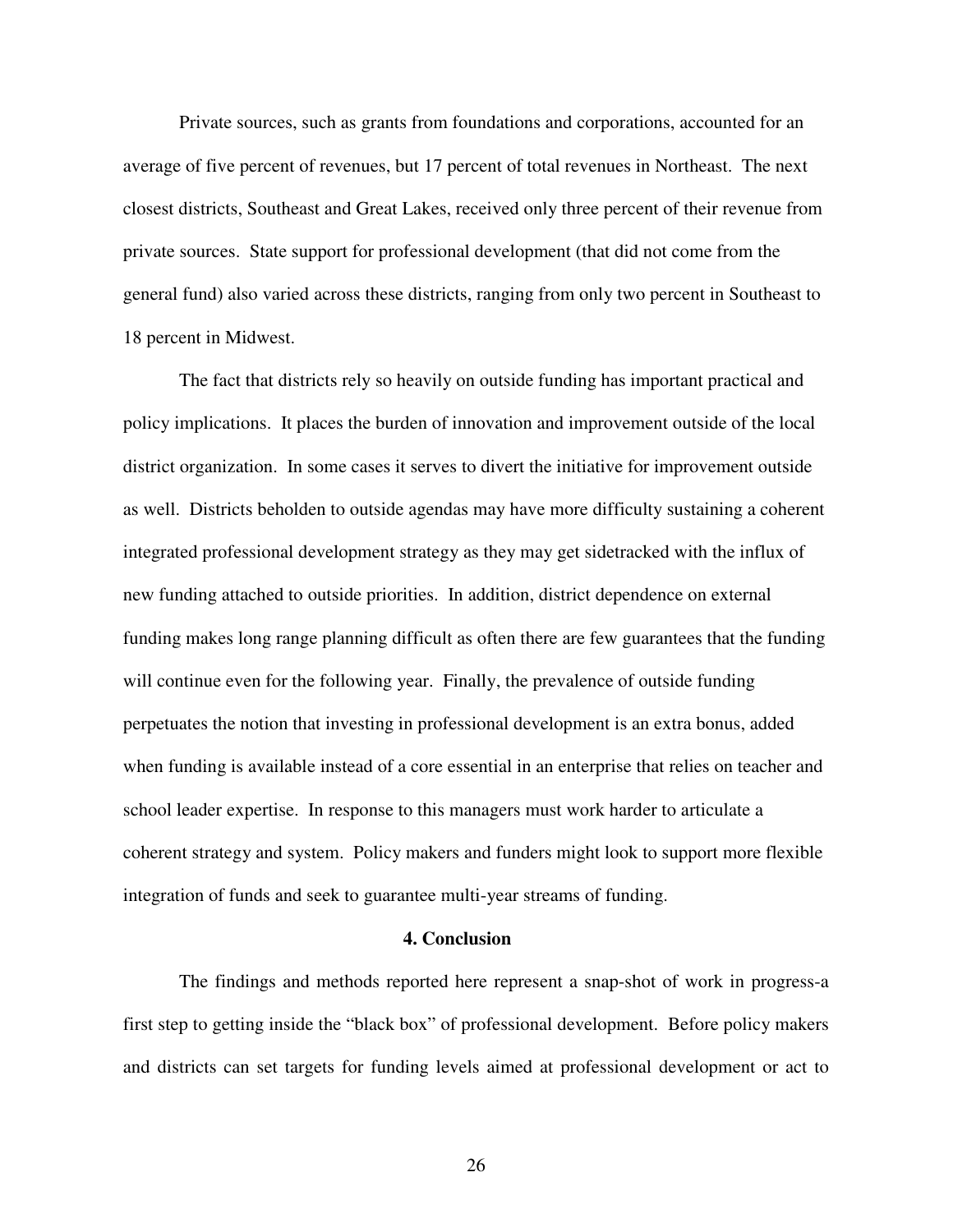encourage more effective forms of professional development, they must begin with a map of current activities and investments. The framework and coding schemes reported here provide a system that district practitioners and researchers can use that is detailed enough to allow district leaders to pinpoint and grab hold of resources that do not address their most important professional development priorities. They also allow leaders to begin to array all of the resources in the system against a coherent strategy. With a clearly described long term plan, districts might be able to sustain initiatives over time despite fluctuating funding levels and sources.

 This work reported here begins to tap the power of this kind of data. It shows clearly that districts have more than they think (though perhaps still not enough) and that the first priority is making strategic use of it. But , there are important missing pieces to the mapping of existing resources and areas for further research.

 Creating a full system picture of professional development resources will require a) finding a way to systematically capture or estimate school level spending on professional development and b) including district investments in capacity building through their salary structures. Mark Fermanich (In Press) and Gallagher ( In Press) have applied this coding scheme reported here to a small sample of schools. This work shows that some principals do not know how much they currently invest in professional development and that districts have no way to capture it. It also shows huge variation in school level spending across schools. Researchers will not be able to cost effectively collect data across every school in the district unless districts themselves create new ways of capturing these data. For example, in Boston, each school now must create a separate professional development budget that integrates all of the resources and links to their improvement plan.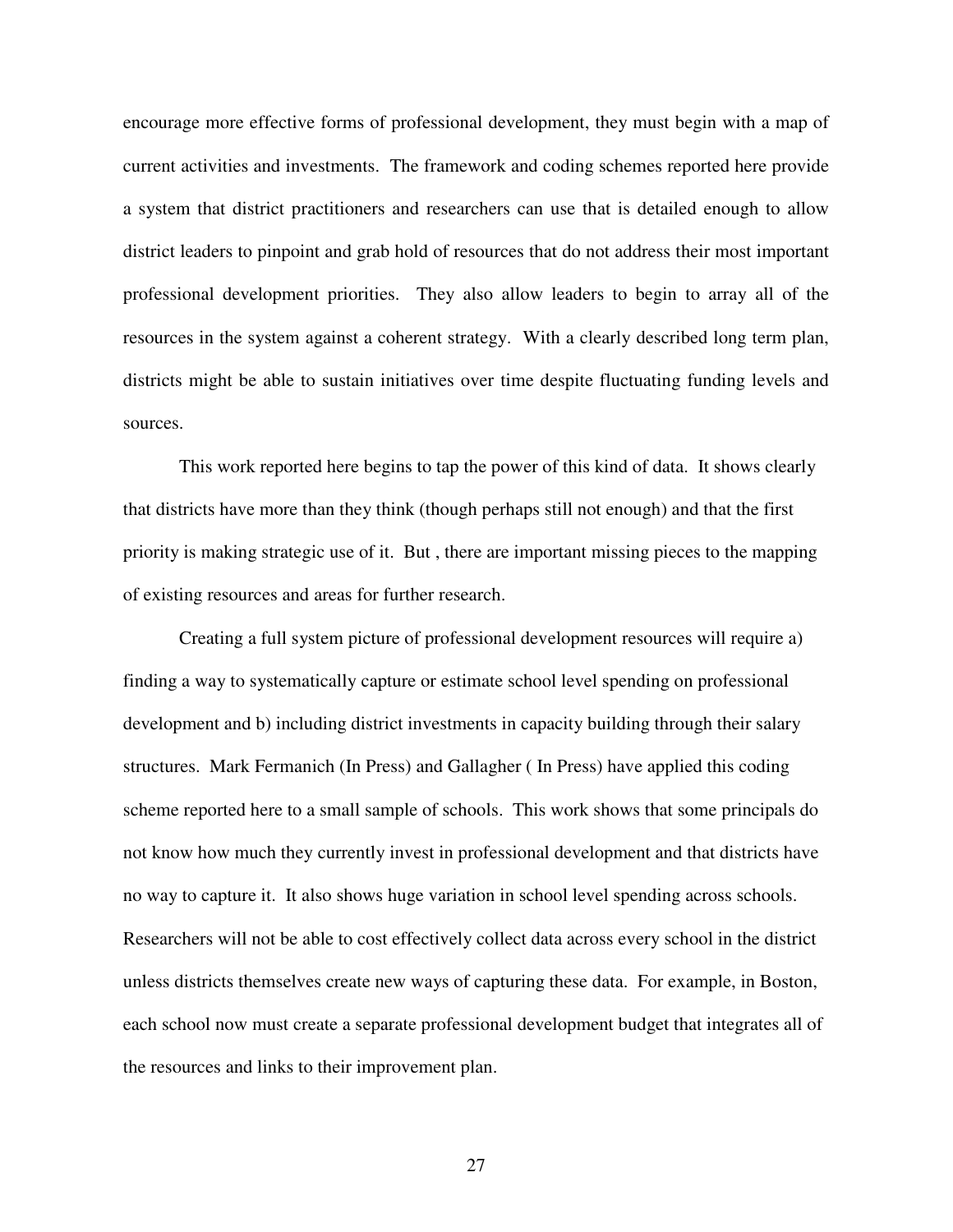As described earlier, the district investment in building teacher capacity through teacher salary represents at least as large an investment as all of the professional development spending reported here combined. Quantifying the size of the investment in paying teachers for course credits across districts will be an important part of the policy and practice discussion. As important will be exploring the ways that districts are looking to ensure this investment is more closely linked to demonstrated teacher effectiveness. Some districts, like Cincinnati are moving toward systems that eliminate increments given for course credits and move toward increases based on demonstrated efficiency. Others are adding salary increments to encourage certification or training they feel are more closely linked with student performance.

 Building on the first steps represented by this analysis will also require further research in at least three areas. First, this study addressed professional development spending in five large urban districts. Smaller districts often have much less infrastructure to support the kind of professional development efforts that may be needed to improve school performance. Less urban districts may receive fewer of the external resources that the districts studied here relied so heavily upon. Learning how and whether these districts organize and fund professional development efforts will have important lessons for urban district leaders and policy makers.

 Second, case studies of how large urban districts and others are restructuring their professional development efforts in light of this kind of complete look at spending and the increased performance pressure on urban districts will provide important lessons. Boston Public Schools has just recently conducted a second inventory of spending using this methodology and these findings will shortly be available.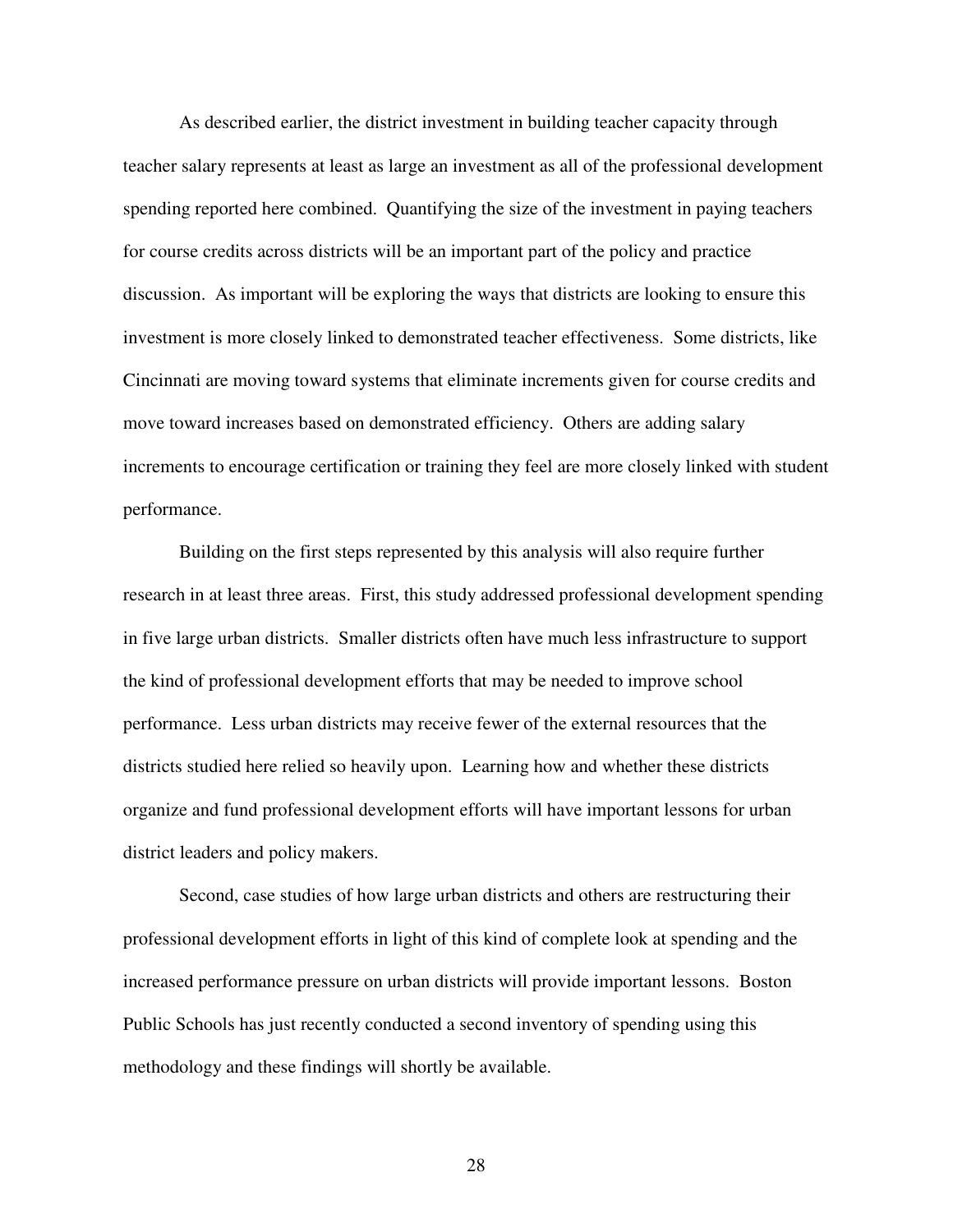Finally, as districts move to a more strategic, deliberate organization of resources, then researchers can begin to look at whether the professional development provided is having an impact on teacher practice and student performance. This research might look across districts examine whether overall level of professional development spending makes a difference, or look at whether investment levels in certain strategies, school based instructional coaching for example, makes a difference. Alternatively, researchers within a district could explore the connection between schools that had received resources to pay for instructional coaches and those that did not. With this kind of information in hand, policymakers and education leaders could organize their district support to make the investments matter for students.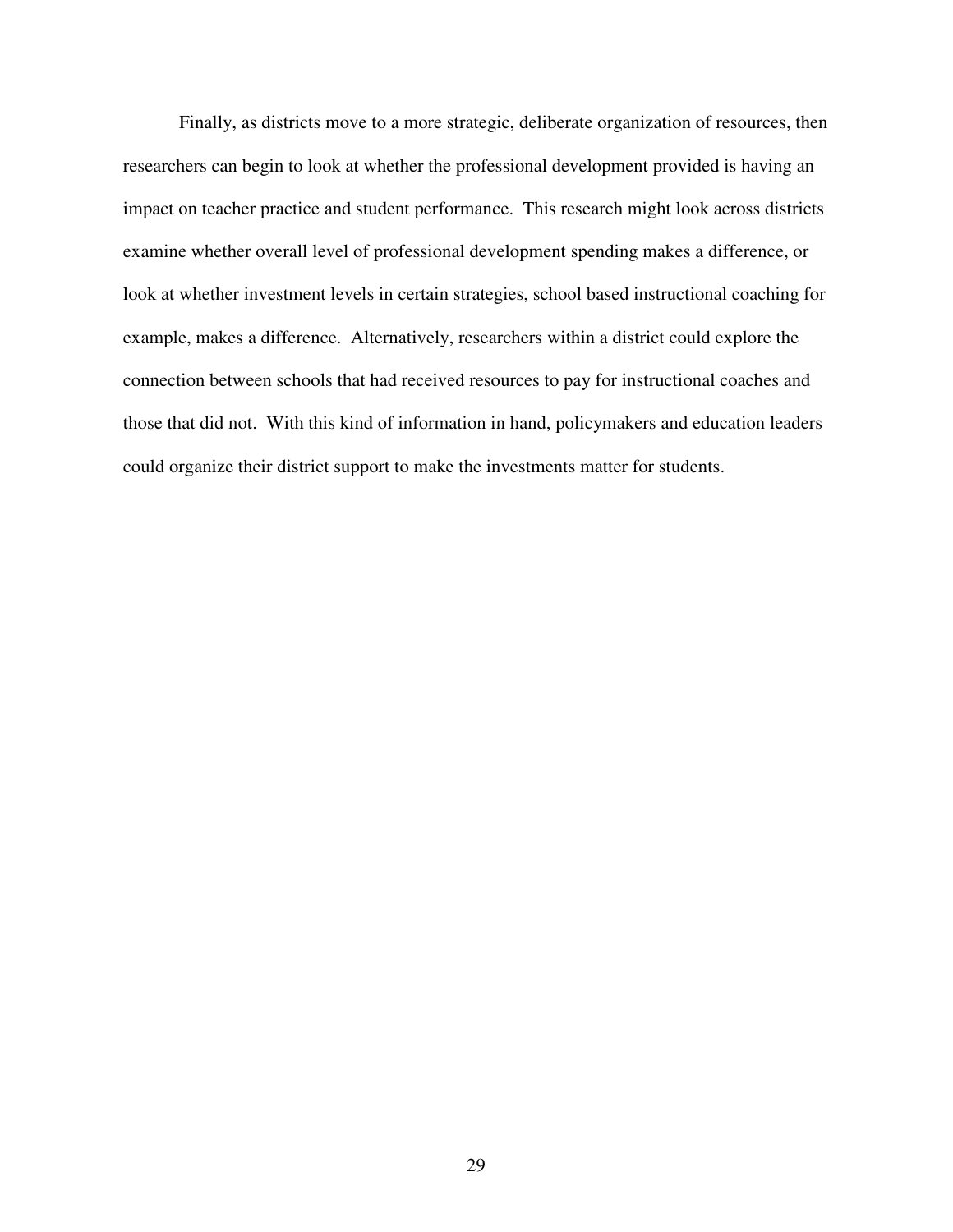#### **References**

 Archibald, S. & Gallagher, H. A. (In press, 2002). A case study of professional development expenditures at a restructured high school. Education Policy Analysis Archives.

Berends, Mark & Kirby, Sheila, (1999) Implementation and Performance in New

American Schools: Three Years After Scale Up. Washington, D.C. :RAND DRU-2101-ED.

 Chambers, J. G. (1999). Measuring resources in education: From accounting to the resource allocation model approach (Report Working Paper No. 1999-16). Washington, DC: U.S. Department of Education, National Center for Education Statistics.

 Corcoran, T. B. (1995). Helping teachers teach well: Transforming professional development (Report RB-16-June 1995). Philadelphia: Consortium for Policy Research in Education.

 Elmore, R. F. (2002). Bridging the gap between standards and achievement: The imperative of professional development in education. Washington, DC: Albert Shanker Institute.

 Elmore, R. F., & Burney, D. (1999). Investing in teacher learning: Staff development and instructional improvement. In L. Darling-Hammond & G. Sykes (Eds.), Teaching as the learning profession: Handbook of policy and practice (pp. 263-291). San Francisco: Jossey-Bass.

 Fermanich, M. (In press). School spending for professional development: A cross case analysis of seven schools in one urban district. Elementary School Journal.

 Gallagher, H. A. (In press, 2001). Elm Street School: A case study of professional development expenditures. Education Policy Analysis Archives.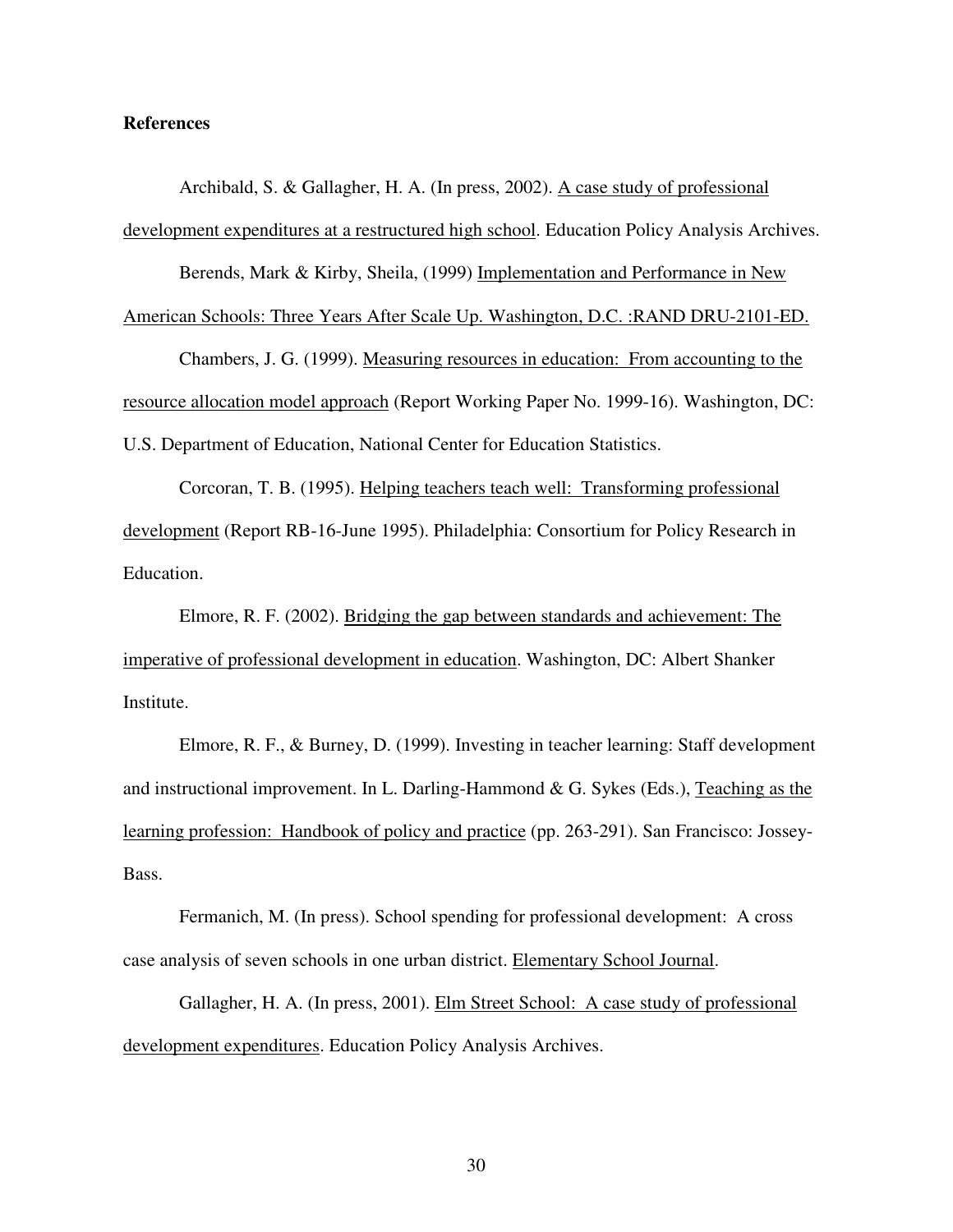Hanushek, Eric. (1994). Making Schools Work. Washington, D.C.: The Brookings Institution.

Hertert, L. (1997). Investing in teacher professional development: A look at 16 school districts. Denver, CO: Education Commission of the States.

Killeen, K. M., Monk, D. H., & Plecki, M. L. (2000). School district spending on professional development: Insights available from national data. Journal of Education Finance (Forthcoming).

 Little, J. W., Gerritz, W. H., Stern, D. S., Guthrie, J. W., Kirst, M. W., & Marsh, D. D. (1987). Staff development in California: Public and personal investments, program patterns, and policy choices (Report PC87-12-15-CPEC). Berkeley and San Francisco: Far West Laboratory for Educational Research and Development and Policy Analysis for California Education.

 Miles, K. H., Bouchard, F., Winner, K., Cohen, M. A., & Guiney, E. (1999). Professional development spending in the Boston Public Schools: A joint report of the Boston Plan for Excellence and the Boston Public Schools. Boston, MA: Boston Plan for Excellence and the Boston Public Schools.

 Miles, K. H., & Hornbeck, M. (2000). Rethinking district professional development spending to support a district csr strategy (Resource Reallocation, Issue #3). Arlington, VA: New American Schools.

 Miles, K.H. , Fermanich, M. and Hornbeck, M.( 2002) Chicago Public Schools Professional Development Project. Chicago: Chicago Public Education Fund

 Miller, B., Lord, B., & Dorney, J. (1994). Staff development for teachers: A study of configurations and costs in four districts. Newton, MA: Educational Development Center.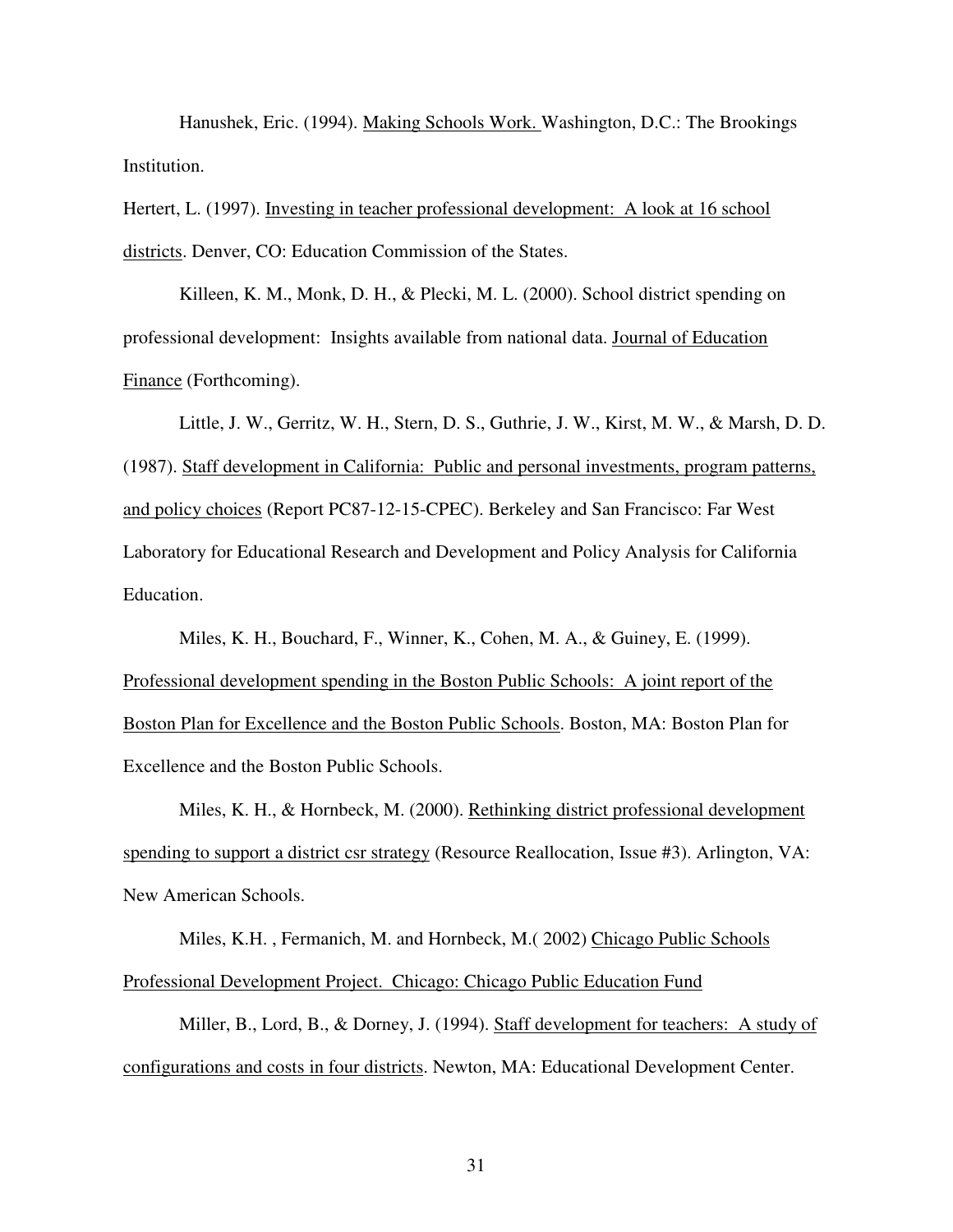Moore, D., & Hyde, A. (1981). Making sense of staff development: An analysis of staff development programs and their costs in three urban districts. Chicago, IL: Designs for Change.

 National Center for Education Statistics. (2002). Cost of education index dataset for 1993-94, [On-Line]. Washington, D.C.: National Center for Education Statistics. Available: http://nces.ed.gov/edfin/prodsurv/data.asp#cost\_of\_ed.

 Odden, A., Archibald, S., Fermanich, M., & Gallagher, H. A. (2002).A cost framework for professional development. Journal of Education Finance.

 Rice, J. K. (2001). Cost framework for teacher preparation and professional development. Unpublished manuscript, University of Maryland, College Park: MD.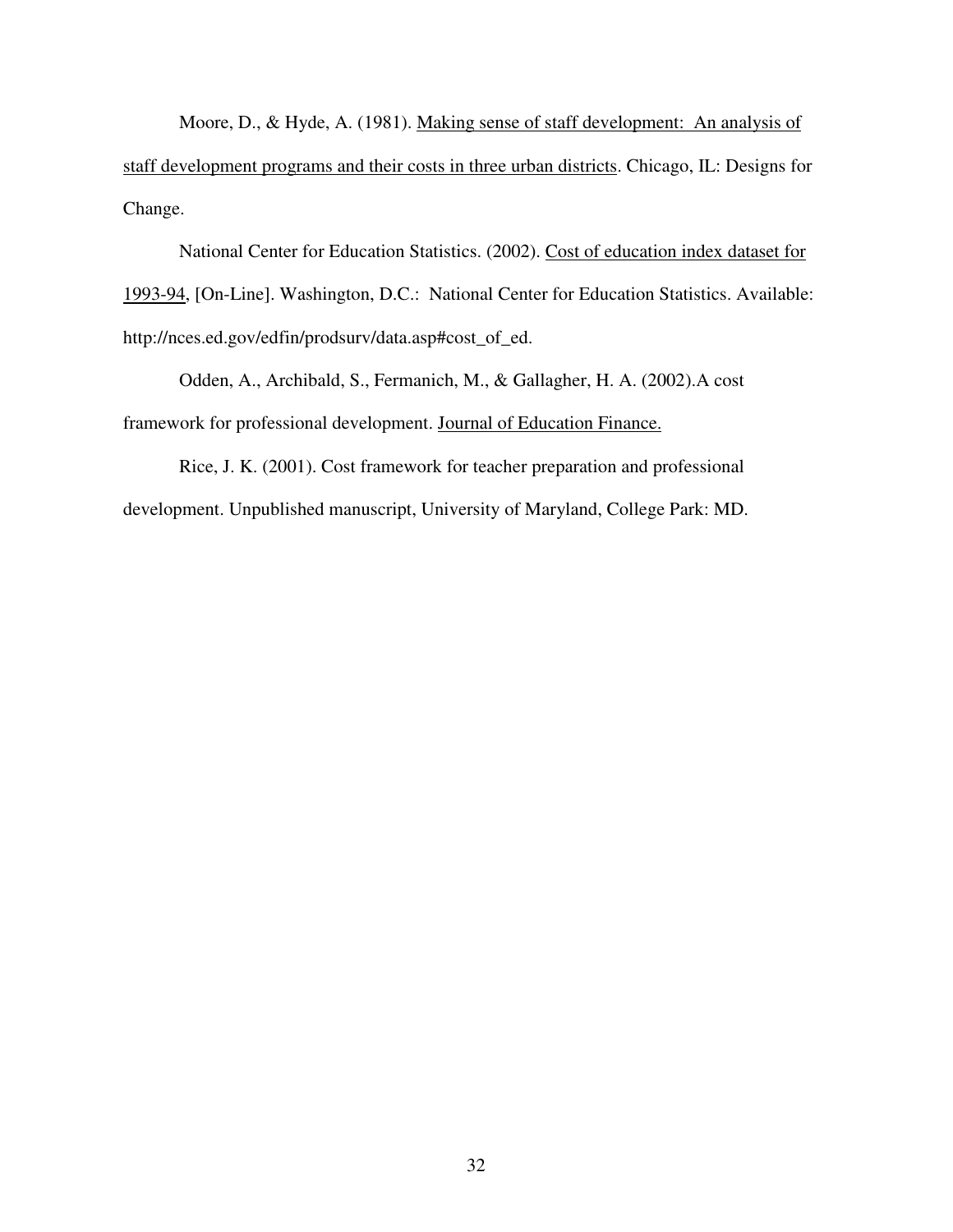# **Appendix A**

# **Delivery Strategies**

- *Comprehensive school reform designs (CSRD:* Comprehensive, integrated designs for improving school performance. A comprehensive design would address school improvement be using a prescribed process and set of materials that address improve instruction across all grades in a school. These may include "off the shelf" whole school models such as Success for All or Co-Nect or locally developed models.
- *Department-based training:* Training provided through various central office departments and offices that is not organized as "school based coaching" defined below. This training is frequently more narrowly focused and less likely to be aligned with broader district priorities. Examples include training on special education regulations through a district's special education department, or technology training sponsored by an instructional technology department.
- *School based coaching:* Coaches assigned by the district to work with instructional staff in the schools on either school improvement and organizational issues or high priority curricular areas. Examples may include literacy or math coaches or coaches working to facilitate staff review of student performance data and creation of a school improvement plan.
- *School Based Lead Teachers:* Teachers who have a formal title of Lead teacher and work within a school to lead improvement efforts in some way. Examples include the use of "Literacy Lead" or "Team Leader" teachers that are paid an additional stipend and have defined responsibilities related to providing school level coaching or professional development.
- *Mentors:* Master teachers to support and coach other teachers, generally either firstyear or struggling veteran teachers or with pre-service teacher interns.
- *School-based instructional facilitators:* Teachers who are members of their schools' instructional staff and have an explicit role in leading instruction and do not handle a full class load. This can be a district sponsored position or a school level decision. They are generally accomplished teachers who serve as the instructional leaders in their schools, frequently supporting specific strategies such as comprehensive school reform designs, curriculum standards or literacy instruction.
- *Training academy.* A department or organization with mission of offering coursework and other training opportunities to teachers and principals mostly on a volunteer basis. Many have an in-house professional development "academy" that offers a catalog of short-term workshops on a wide variety of topics. Alternatively, a district might contract with an outside organization to offer training programs.